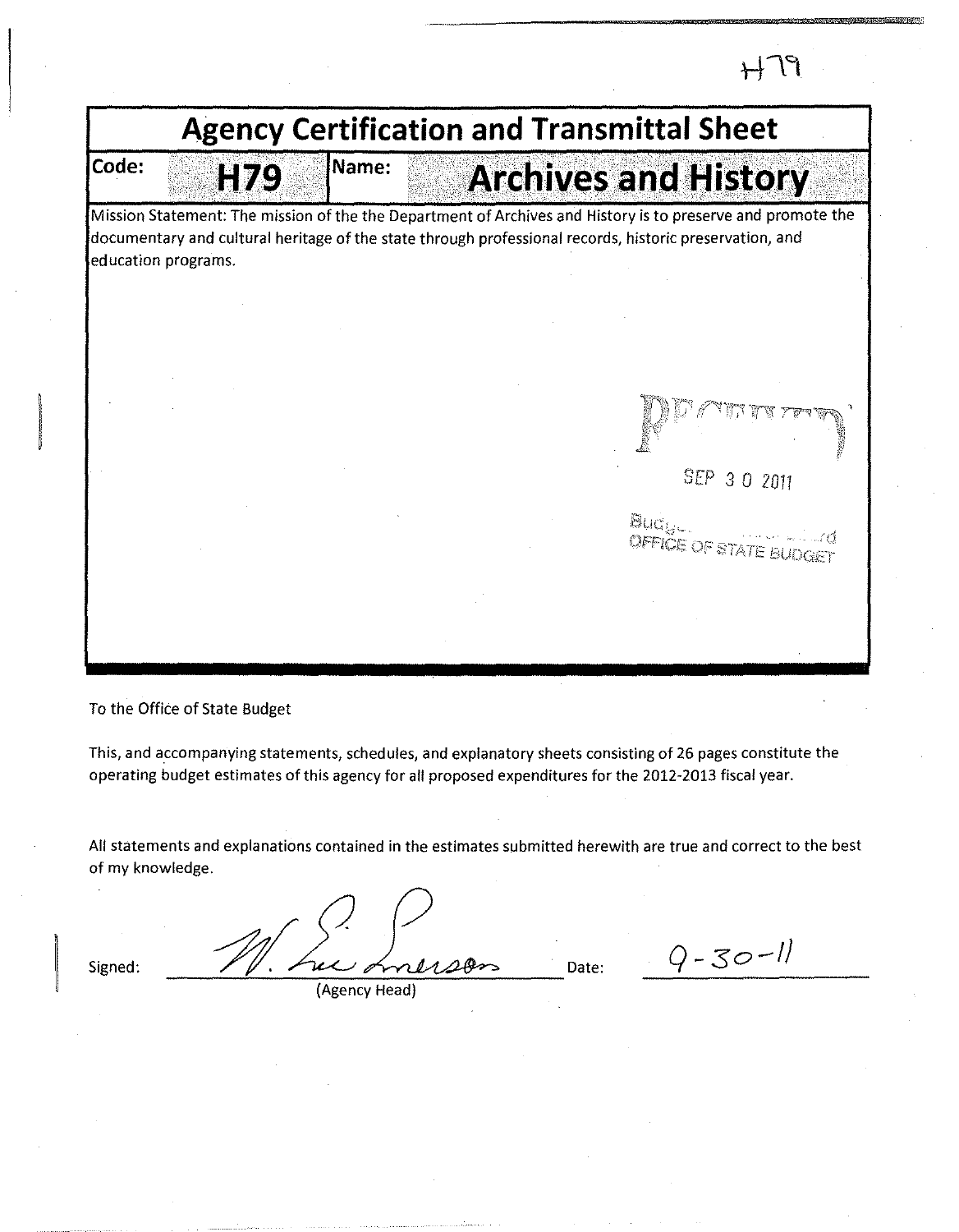#### **I. EXECUTIVE SUMMARY**

#### A. **Agency Section/Code/Name:**

15/H79/Archives and History

#### B. **Summary Description of Strategic or Long-Term Goals:**

1) Goal I:

To promote and encourage an understanding of the state's history and heritage.

2) Goal II:

To increase awareness, understanding, and use of the programs and services of the South Carolina Department of Archives and History.

3) Goal VI:

To increase and enhance preservation of and access to South Carolina state and local government records.

#### C. **2011-2012 Agency Recurring Base Appropriation:**

| State   | \$2,178,397 |
|---------|-------------|
| Federal | \$799,671   |
| Other   | \$1,281,317 |

- D. **Number of Budget Categories:**
	- 5
- E. **Agency-wide Vacant FTEs**

Vacant FTEs as of July 31, 2011: 14 % Vacant: 30%

#### F. **Efficiency Measures:**

The average response time for Research Room mail queries improved during the past fiscal year (7.1c). In addition, the percentage of state agencies implementing records retention schedules increased despite the loss of personnel in the Records Management division (7.1e). The percentage of federally-assisted projects and SC DHEC-permitted projects on historic properties plans reviewed within 30 days increased to an agency record 97% (7.1i). The staff has worked diligently to continue to offer exemplary service to our customers, while reassessing agency practices to discover new efficiencies.

G. **Number of Provisos:** 2

28.1, 28.2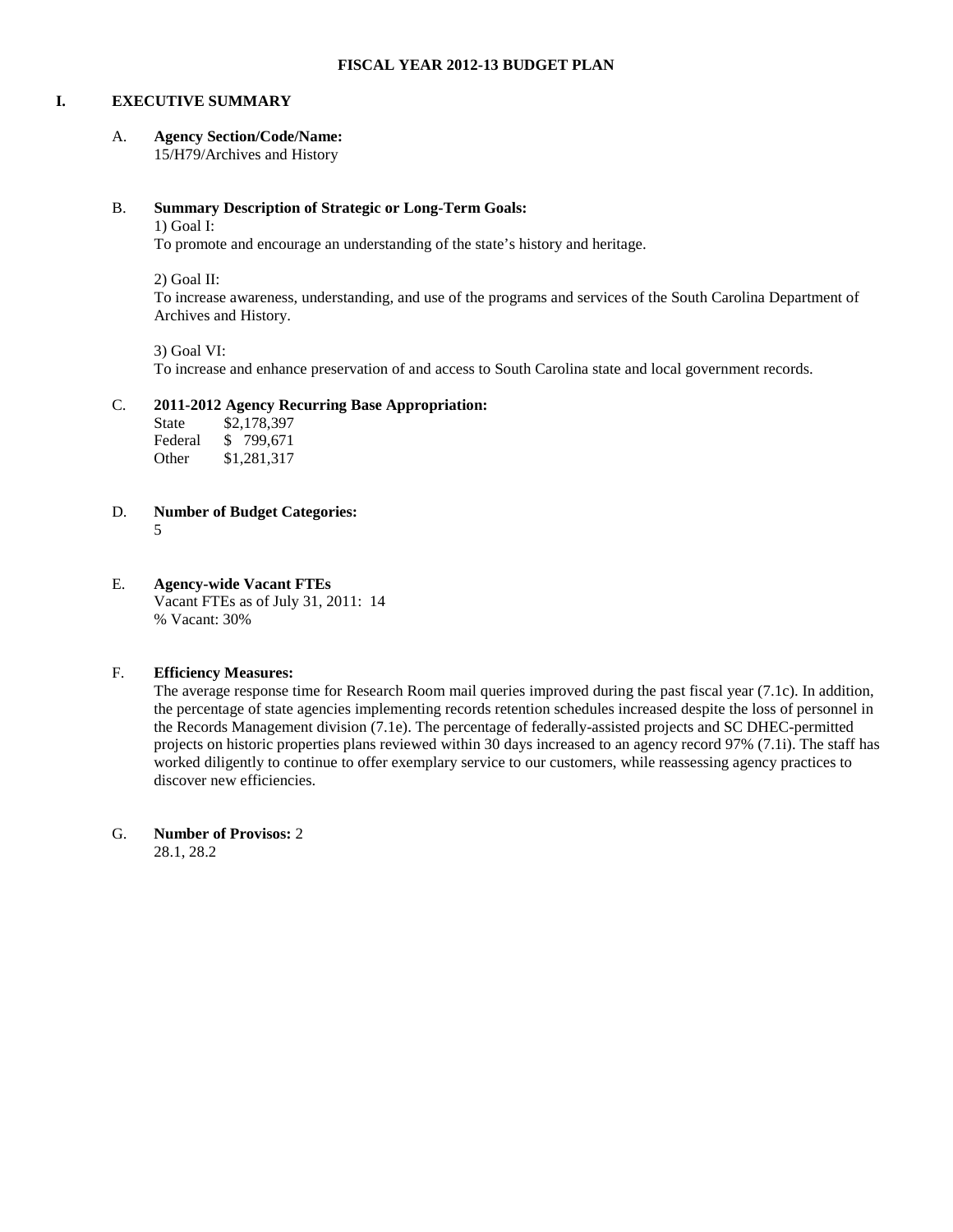#### **IIA. OPERATING BUDGET PROGRAMS**

**Agency Section/Code/Name: 15/H79/Archives and History**

#### **SUMMARY OF OPERATING BUDGET PROGRAMS FOR FY 2012-13**

|                                                                                                                                                                             | <b>OPERATING BUDGET PROGRAMS</b> |                 |                      | <b>FUNDING</b> |         |         | <b>FTEs</b> |              |         |       |       |
|-----------------------------------------------------------------------------------------------------------------------------------------------------------------------------|----------------------------------|-----------------|----------------------|----------------|---------|---------|-------------|--------------|---------|-------|-------|
|                                                                                                                                                                             | <b>Activity</b>                  | <b>Activity</b> | <b>Non-Recurring</b> | Recurring      |         |         |             |              |         |       |       |
| Title                                                                                                                                                                       | Name                             | No.             | <b>State</b>         | <b>State</b>   | Federal | Other   | Total       | <b>State</b> | Federal | Other | Total |
| <b>IDEPT. OF ARCHIVES &amp;</b>                                                                                                                                             |                                  |                 |                      |                |         |         |             |              |         |       |       |
| <b>HISTORY</b>                                                                                                                                                              | <b>ARCHIVAL SERVICES</b>         | 857             |                      | 436,956        |         |         | 436,956     | 8.00         |         |       | 8.00  |
|                                                                                                                                                                             | <b>RECORDS</b>                   |                 |                      |                |         |         |             |              |         |       |       |
|                                                                                                                                                                             | <b>MANAGEMENT</b>                | 858             |                      | 298.687        |         | 670.000 | 968.687     | 6.00         |         |       | 6.00  |
|                                                                                                                                                                             |                                  |                 |                      |                |         |         |             |              |         |       |       |
|                                                                                                                                                                             | <b>IMICROGRAPHICS &amp;</b>      |                 |                      |                |         |         |             |              |         |       |       |
|                                                                                                                                                                             | <b>PHOTOCOPY SERVICES 1859</b>   |                 |                      | 107.628        |         | 100,000 | 207.628     | 3.00         |         |       | 3.00  |
|                                                                                                                                                                             | <b>STATE HISTORIC</b>            |                 |                      |                |         |         |             |              |         |       |       |
|                                                                                                                                                                             | <b>PRESERVATION</b>              |                 |                      |                |         |         |             |              |         |       |       |
|                                                                                                                                                                             | PROGRAM                          | 860             |                      | 25.000         | 799.671 | 35.127  | 859,798     |              | 9.00    | 1.00  | 10.00 |
|                                                                                                                                                                             | ISTATE HISTORICAL                |                 |                      |                |         |         |             |              |         |       |       |
|                                                                                                                                                                             | MARKER PROGRAM                   | 861             |                      |                |         | 15,000  | 15,000      |              |         |       | 0.00  |
|                                                                                                                                                                             | <b>HUNLEY PROJECT</b>            | 866             |                      |                |         | 316.190 | 316,190     |              |         |       |       |
|                                                                                                                                                                             | <b>ADMINISTRATION</b>            | 865             |                      | 1.310.126      |         | 145,000 | 1,455,126   | 6.00         |         |       | 6.00  |
| For additional rows, place cursor in this gray box and press "Ctrl" + "b". (You need to start in this gray box for each row needed or the formulas will not copy properly.) |                                  |                 |                      |                |         |         |             |              |         |       |       |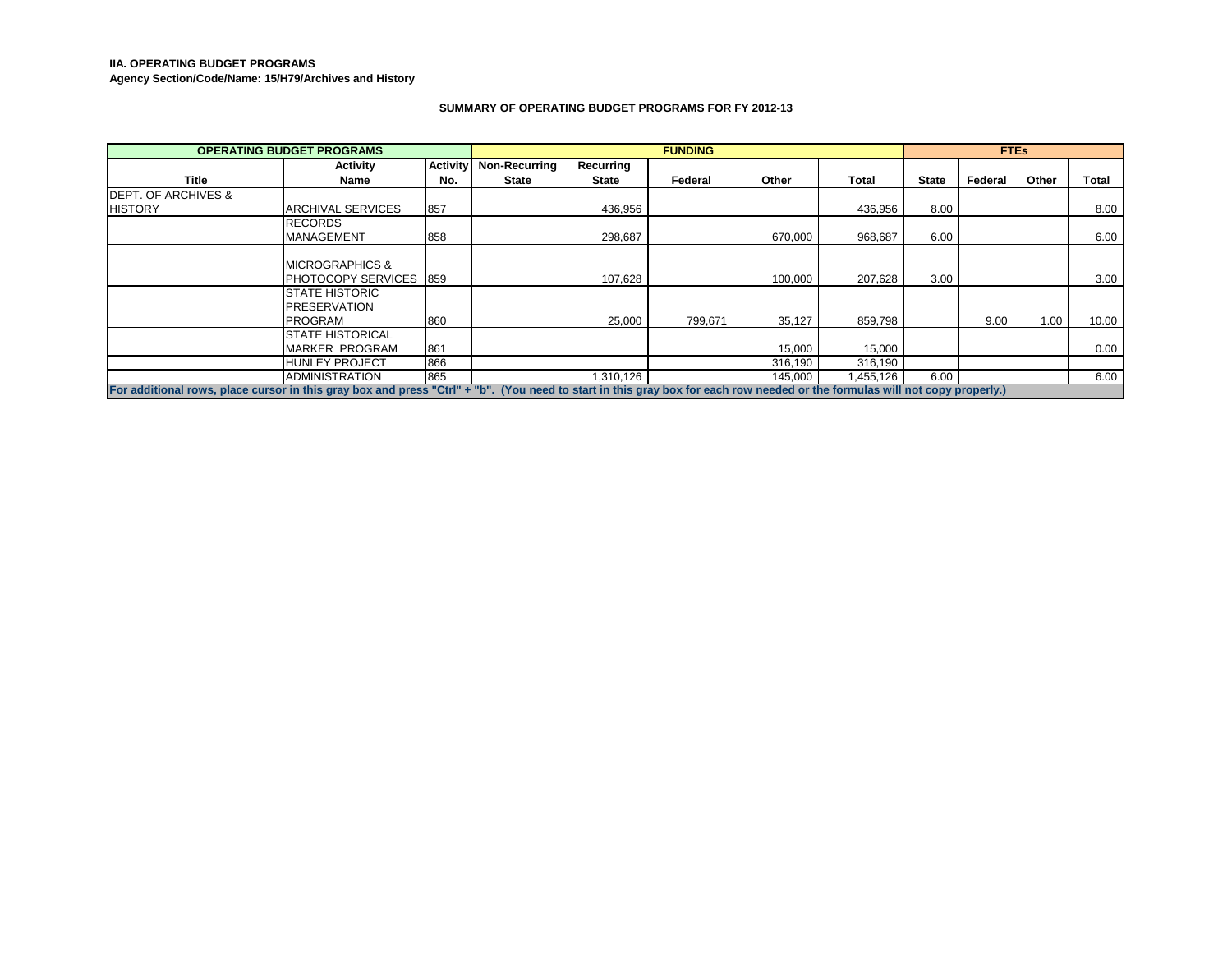## **SUMMARY OF CAPITAL BUDGET/NON-RECURRING REQUESTS FOR FY 2012-13**

|         | <b>CAPITAL BUDGET/NON-RECURRING REQUESTS</b>                                                                                                       |                 |                 | <b>Additional</b> | <b>Previously</b>  | <b>Total</b>      |              |
|---------|----------------------------------------------------------------------------------------------------------------------------------------------------|-----------------|-----------------|-------------------|--------------------|-------------------|--------------|
| Project | Project                                                                                                                                            | <b>Activity</b> | <b>Activity</b> | <b>State</b>      | Authorized         | <b>Other Fund</b> | Project      |
| No.*    | <b>Name</b>                                                                                                                                        | <b>Name</b>     | No.             | <b>Funds</b>      | <b>State Funds</b> | <b>Sources</b>    | <b>Total</b> |
|         | N/A                                                                                                                                                |                 |                 |                   |                    |                   |              |
|         |                                                                                                                                                    |                 |                 |                   |                    |                   |              |
|         |                                                                                                                                                    |                 |                 |                   |                    |                   |              |
|         |                                                                                                                                                    |                 |                 |                   |                    |                   |              |
|         |                                                                                                                                                    |                 |                 |                   |                    |                   |              |
|         | For additional rows, place cursor in this gray box and press "Ctrl" + "c". (You need to start in this gray box for each row needed or the formulas |                 |                 |                   |                    |                   |              |
|         | will not copy properly.)                                                                                                                           |                 |                 |                   |                    |                   |              |
|         | <b>TOTAL OF ALL CAPITAL BUDGET/NON-RECURRING REQUESTS</b>                                                                                          |                 |                 |                   |                    |                   |              |

\*if applicable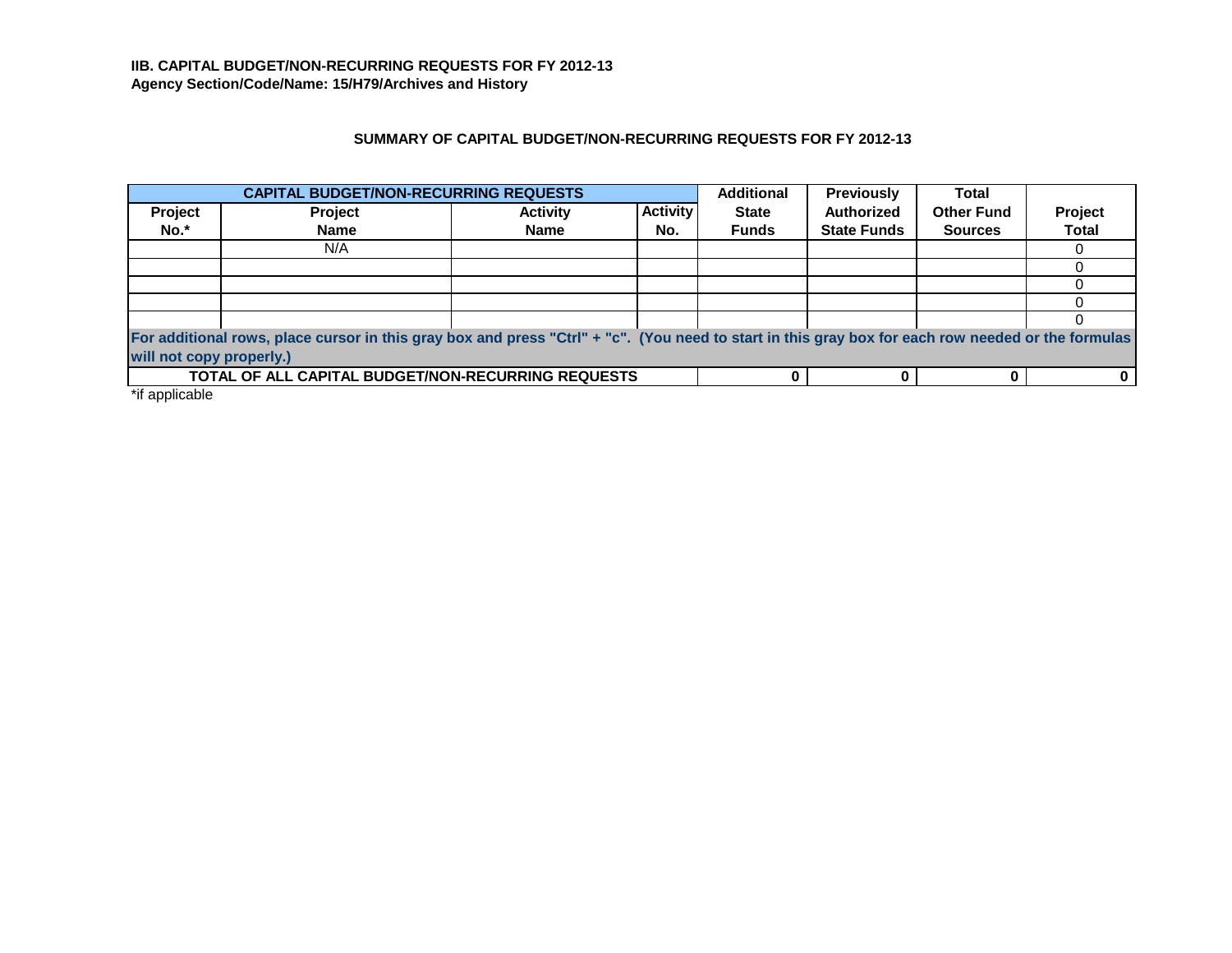**A. Summary description of programs and how they relate to the mission of the agency:** The Archives Division houses, preserves and makes available the permanently valuable colonial, state, county and municipal government records for South Carolina from 1671 to ca. 2000. This function is the core mission of the agency.

H79

**B. Budget Program Number and Name:** 15000000 Archives and Records Management

#### **C. Agency Activity Number and Name:**

Note: If more than one activity maps to this program; provide all activity numbers, names, and approximate funding amounts.

| Activity | <b>Activity Name</b>     | State Non- | <b>State</b> | Federal | Other | Total |
|----------|--------------------------|------------|--------------|---------|-------|-------|
| Number   |                          | Recurring  | Recurring    |         |       |       |
| 857      | <b>Archival Services</b> |            | 436,956.34   |         |       |       |
|          |                          |            |              |         |       |       |
|          |                          |            |              |         |       |       |
|          |                          |            |              |         |       |       |
|          |                          |            |              |         |       |       |

- **D. Performance Measures:** Number and types of researchers and research visits; number of queries answered and average response time; number of documents scanned and made available via agency website; number and attendance figures for tours and speaking engagements.
- **E. Program Interaction:** The Archives Division interacts with the general public, state agencies, county offices, and other divisions within the agency.
- **F. Change Management:** As budget cuts reduce the number of staff in this division, the remaining staff have to be more productive and flexible in providing service to our patrons.

| FY 2012-13 Cost Estimates:    | <b>State</b><br><b>Non-Recurring</b> | <b>State</b><br><b>Recurring</b> | Federal | <b>Other</b> | <b>Total</b>         |
|-------------------------------|--------------------------------------|----------------------------------|---------|--------------|----------------------|
| Number of FTEs*               |                                      | 8.0                              | 0.00    | 0.00         | 8.0                  |
|                               |                                      |                                  |         |              |                      |
| Personal Service              | \$0                                  | 309,072.00                       | \$0     | \$0          | 309,072.00           |
| <b>Employer Contributions</b> | \$0                                  | 127,884.34                       | \$0     | \$0          | 127,884.34           |
|                               |                                      |                                  |         |              |                      |
| Program/Case Services         | \$0                                  | \$0                              | \$0     | \$0          | \$<br>$\overline{0}$ |
| Pass-Through Funds            | \$0                                  | \$0                              | \$0     | \$0          | \$<br>$\overline{0}$ |

## **G. Detailed Funding Information:**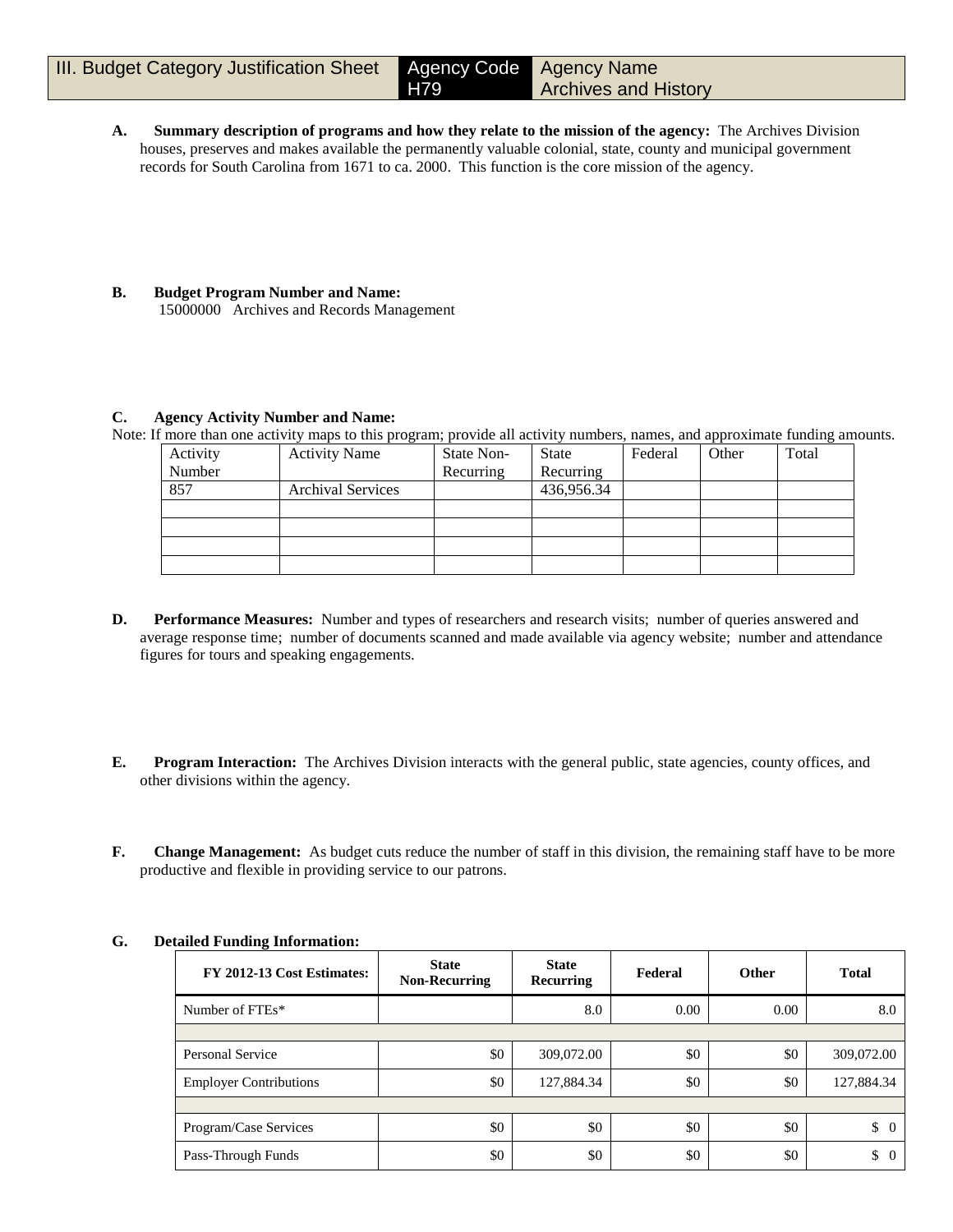H79

Agency Name Archives and History

| <b>Other Operating Expenses</b>                                                              | \$0      | \$0        | \$0 |  |            |  |  |
|----------------------------------------------------------------------------------------------|----------|------------|-----|--|------------|--|--|
|                                                                                              |          |            |     |  |            |  |  |
| Total                                                                                        | $\Omega$ | 436,956.34 |     |  | 436,956.34 |  |  |
| * If new FTEs are needed, please complete Section G (Detailed Justification for FTEs) below. |          |            |     |  |            |  |  |

Is this budget category or program associated with a Capital Budget Priority? No If yes, state Capital Budget Priority Number and Project Name:.

Please List proviso numbers that relate to this budget category or programs funded by this category.

#### **H. Changes to the Appropriation:**

Please explain any changes, to include re-alignments and funding or FTE increases requested in this year's appropriation, as detailed below:

Funding:

| Year          | <b>State Non-</b> | <b>State Recurring</b> | Federal | Other (Earmarked) |
|---------------|-------------------|------------------------|---------|-------------------|
|               | Recurring         |                        |         | or Restricted)    |
| 2011-2012 Act |                   |                        |         |                   |
| 2012-2013 Act |                   |                        |         |                   |
| Difference    |                   |                        |         |                   |
| % Difference  |                   |                        |         |                   |

Explanation of Changes:

## **I. Revenue Estimates:**

Please detail Sources of revenue for this program, identified by SAP fund number if a live SCEIS agency or the STARS number if a STARS agency. If several sources remit to a single subfund that cannot be split by source and appropriation or program, provide an estimate of the revenue dedicated to this program.

| SAP Fund Source<br>Number | Name | General<br>Fund | Other<br><b>State</b> | Earmarked Restricted | Federal |
|---------------------------|------|-----------------|-----------------------|----------------------|---------|
|                           |      |                 |                       |                      |         |
|                           |      |                 |                       |                      |         |
|                           |      |                 |                       |                      |         |
|                           |      |                 |                       |                      |         |

If expenditures for this program are greater than known or estimated revenues and the intent is to bridge part of this shortfall by drawing down balances in agency accounts or reserves, indicate the accounts and amount of the current reserve or balance that will likely be used below.

Please detail the long-term sustainability of this program if cash reserves are needed to operate.

If there is federal fund or other fund spending authority requested above the revenue streams detailed above, please indicate the amount and explanation for each.

## **J. FTE Positions:**

Please detail the number of FTE's filled (F) by the program as of June 30 of each fiscal year, and the number authorized (A) by the Appropriations Act.

| <b>Fiscal Year</b>     | <b>State</b> | Other-<br><b>Earmarked or</b><br><b>Restricted</b> | Federal | <b>Total</b> | Temporary,<br><b>Temporary Grant,</b><br><b>Time-limited</b> |
|------------------------|--------------|----------------------------------------------------|---------|--------------|--------------------------------------------------------------|
| 2012-2013<br>(A)       | 36.0         | 2.0                                                | 9.0     | 47.0         |                                                              |
| 2011-2012<br>(A)       | 36.0         | 2.0                                                | 9.0     | 47.0         |                                                              |
| 2010-2011<br>$\bf (F)$ | 8.0          |                                                    |         | 8.0          |                                                              |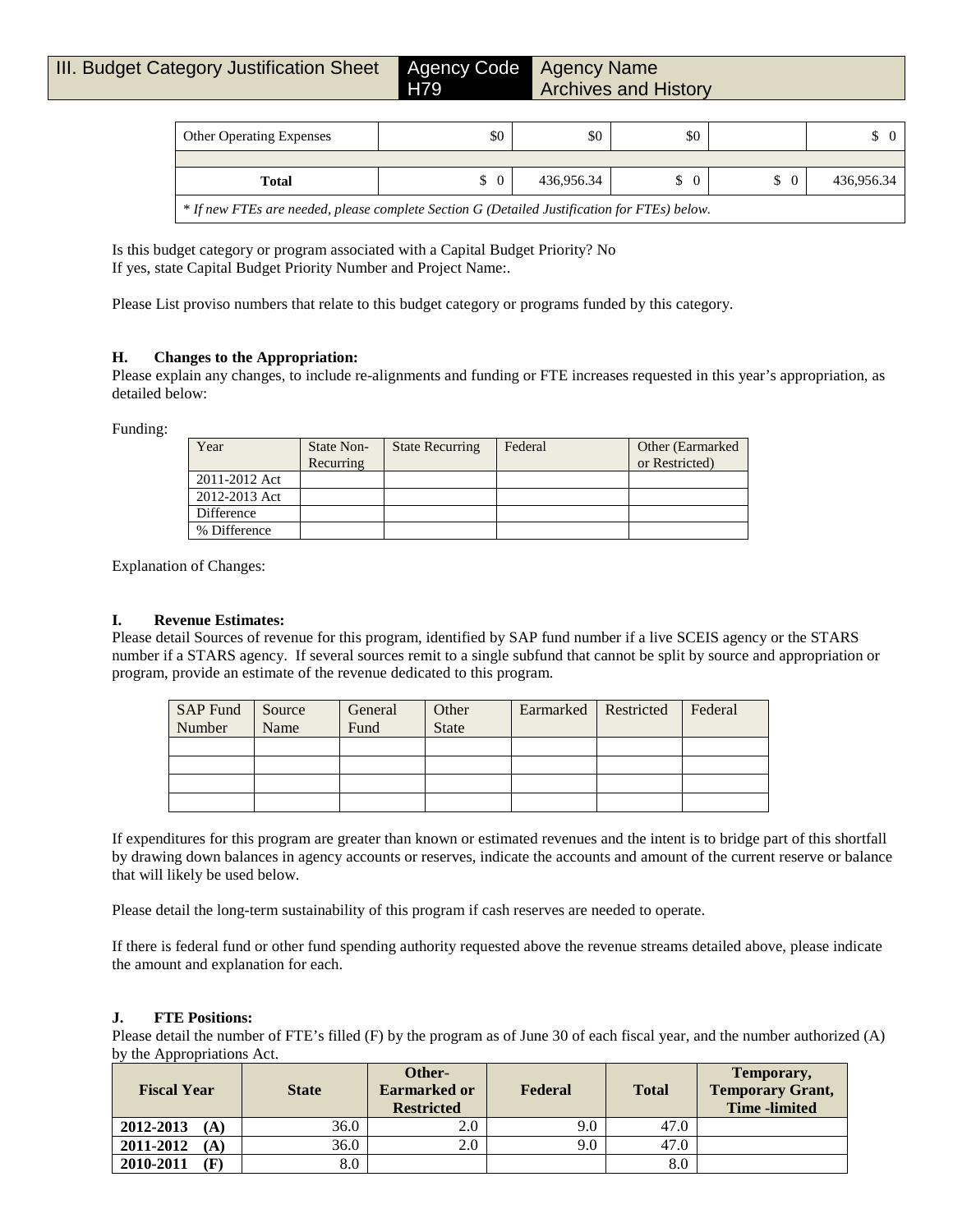Agency Name

Archives and History

| 2010-2011<br>(A) | 36.0 | 2.0 | 9.0 | 47.0 |  |
|------------------|------|-----|-----|------|--|
| 2009-2010<br>(F) | 9.0  |     |     | 9.0  |  |
| 2009-2010<br>(A) | 39.0 |     | 8.0 | 47.0 |  |
| 2008-2009<br>(F) | 9.0  |     |     | 9.0  |  |
| 2008-2009<br>(A) | 62.0 | 9.0 |     | 71.0 |  |
| 2007-2008<br>(F) | 10.0 |     |     | 10.  |  |
| 2007-2008<br>(A) | 62.0 | 9.0 |     | 71.0 |  |

H79

## **K. Detailed Justification for FTEs:**

(1) Justification for New FTEs

(a) Justification:

(b) Future Impact on Operating Expenses or Facility Requirements:

## (2) **Position Details:**

|                               | <b>State</b> | Federal | <b>Earmarked</b> | <b>Restricted</b> | <b>Total</b> |
|-------------------------------|--------------|---------|------------------|-------------------|--------------|
| Position Title:               |              |         |                  |                   |              |
| Number of FTEs                | 0.00         | 0.00    | 0.00             | 0.00              | 0.00         |
| Personal Service              | \$0          | \$0     | \$0              | \$0               |              |
| <b>Employer Contributions</b> | \$0          | \$0     | \$0              | \$0               |              |

|                               | <b>State</b> | Federal | <b>Earmarked</b> | <b>Restricted</b> | <b>Total</b> |
|-------------------------------|--------------|---------|------------------|-------------------|--------------|
| Position Title:               |              |         |                  |                   |              |
| Number of FTEs                | $0.00\,$     | 0.00    | 0.00             | 0.00              | 0.00         |
| Personal Service              | \$0          | \$0     | \$0              | \$0               |              |
| <b>Employer Contributions</b> | \$0          | \$0     | \$0              | \$0               |              |

|                               | <b>State</b><br>Federal |          | <b>Earmarked</b> | <b>Restricted</b> | <b>Total</b> |
|-------------------------------|-------------------------|----------|------------------|-------------------|--------------|
| Position Title:               |                         |          |                  |                   |              |
| Number of FTEs                | 0.00                    | $0.00\,$ | 0.00             | 0.00              | 0.00         |
| Personal Service              | \$0                     | \$0      | \$0              | \$0               |              |
| <b>Employer Contributions</b> | \$0                     | \$0      | \$0              | \$0               |              |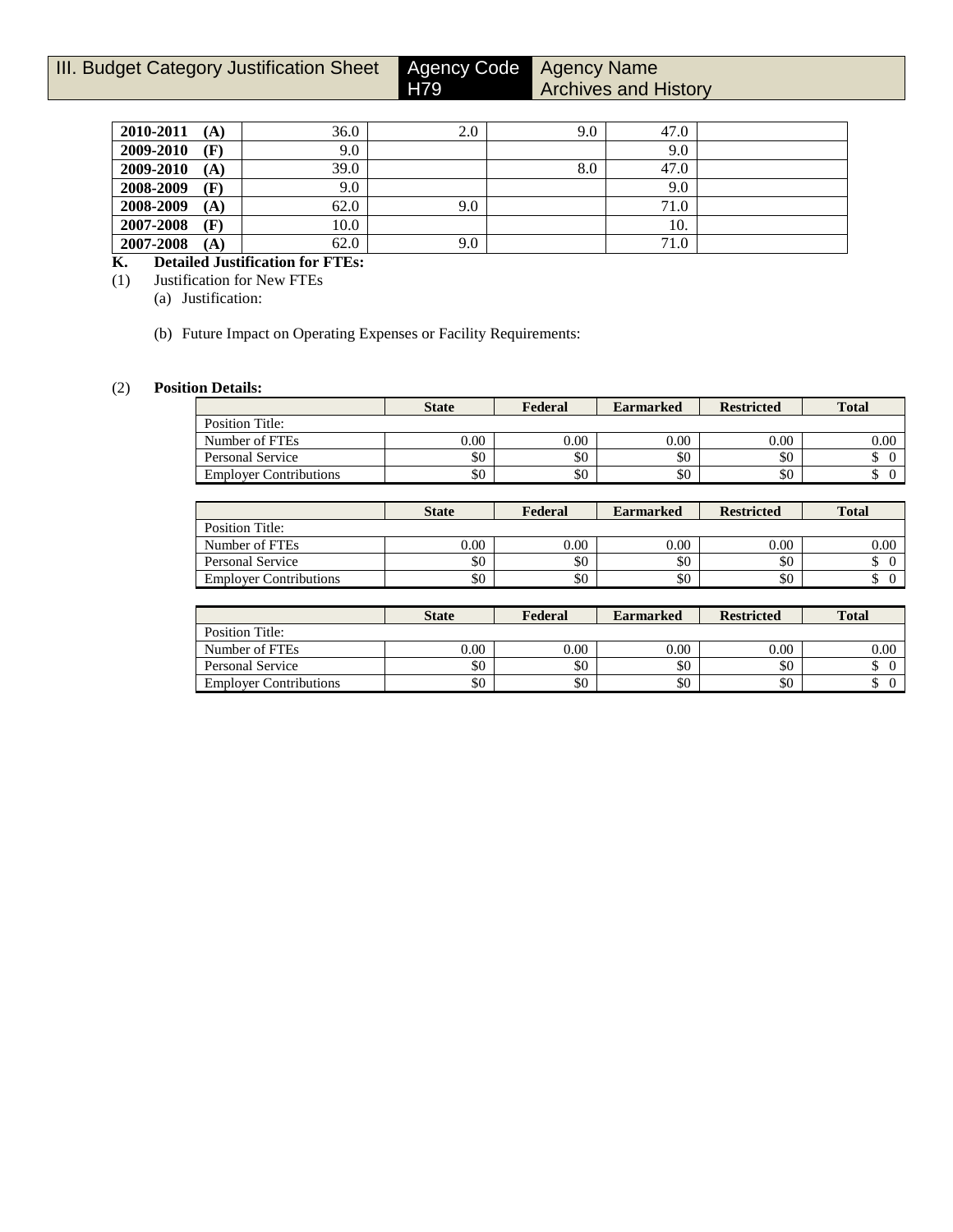**III. Budget Category Justification Sheet Agency Code** 

Agency Name Archives and History

## **A. Summary description of programs and how they relate to the mission of the agency:**

H79

The mission of the Department of Archives and History is to preserve and promote the documentary and cultural heritage of the state. The Records Management Division contributes to the agency mission by assisting state agencies, state colleges and universities, counties, municipalities, local school districts, and special purpose districts in developing records retention schedules to identify permanently valuable records and provide for the timely legal disposal of non-permanent records; provide free storage and reference services on inactive state agency records stored at the State Records Center; provide guidance in development of disaster preparedness plans and response in the event of disasters where public records are damaged; provide records conservation/preservation advice; and provide training and consultation services on various records management topics.

#### **B. Budget Program Number and Name:** 15000000 Archives and Records Management

#### **C. Agency Activity Number and Name:**

Note: If more than one activity maps to this program; provide all activity numbers, names, and approximate funding amounts.

| Activity | <b>Activity Name</b> | State Non- | <b>State</b> | Federal | Other      | Total      |
|----------|----------------------|------------|--------------|---------|------------|------------|
| Number   |                      | Recurring  | Recurring    |         |            |            |
| 858      | Records Management   |            | 298,686.62   |         | 670,000.00 | 968,686.62 |
|          | <b>Services</b>      |            |              |         |            |            |
|          |                      |            |              |         |            |            |
|          |                      |            |              |         |            |            |
|          |                      |            |              |         |            |            |
|          |                      |            |              |         |            |            |
|          |                      |            |              |         |            |            |

## **D. Performance Measures:**

Number of records retention schedules prepared and approved.

Amount of paper records transferred to the State Records Center for storage and reference services.

Amount of non-permanent records destroyed through the use of records retention schedules.

Cost avoidance by state agencies and local governments through the SC Archives' records management program.

## **E. Program Interaction:**

Staff interact with state agencies, state colleges and universities, counties, municipalities, local school districts, special purpose districts, and the public.

## **F. Change Management:**

Budget cuts have resulted in staff reductions, which affect staff response time on projects.

#### **G. Detailed Funding Information:**

| FY 2012-13 Cost Estimates:    | <b>State</b><br><b>Non-Recurring</b> | <b>State</b><br>Recurring | Federal | Other | <b>Total</b>   |
|-------------------------------|--------------------------------------|---------------------------|---------|-------|----------------|
| Number of FTEs*               |                                      | 6.0                       | 0.00    | 0.00  | 6.0            |
|                               |                                      |                           |         |       |                |
| Personal Service              | \$0                                  | 219,525.00                | \$0     | \$0   | 219,525.00     |
| <b>Employer Contributions</b> | \$0                                  | 79,161.62                 | \$0     | \$0   | 79,161.62      |
|                               |                                      |                           |         |       |                |
| Program/Case Services         | \$0                                  | \$0                       | \$0     | \$0   | \$<br>$\theta$ |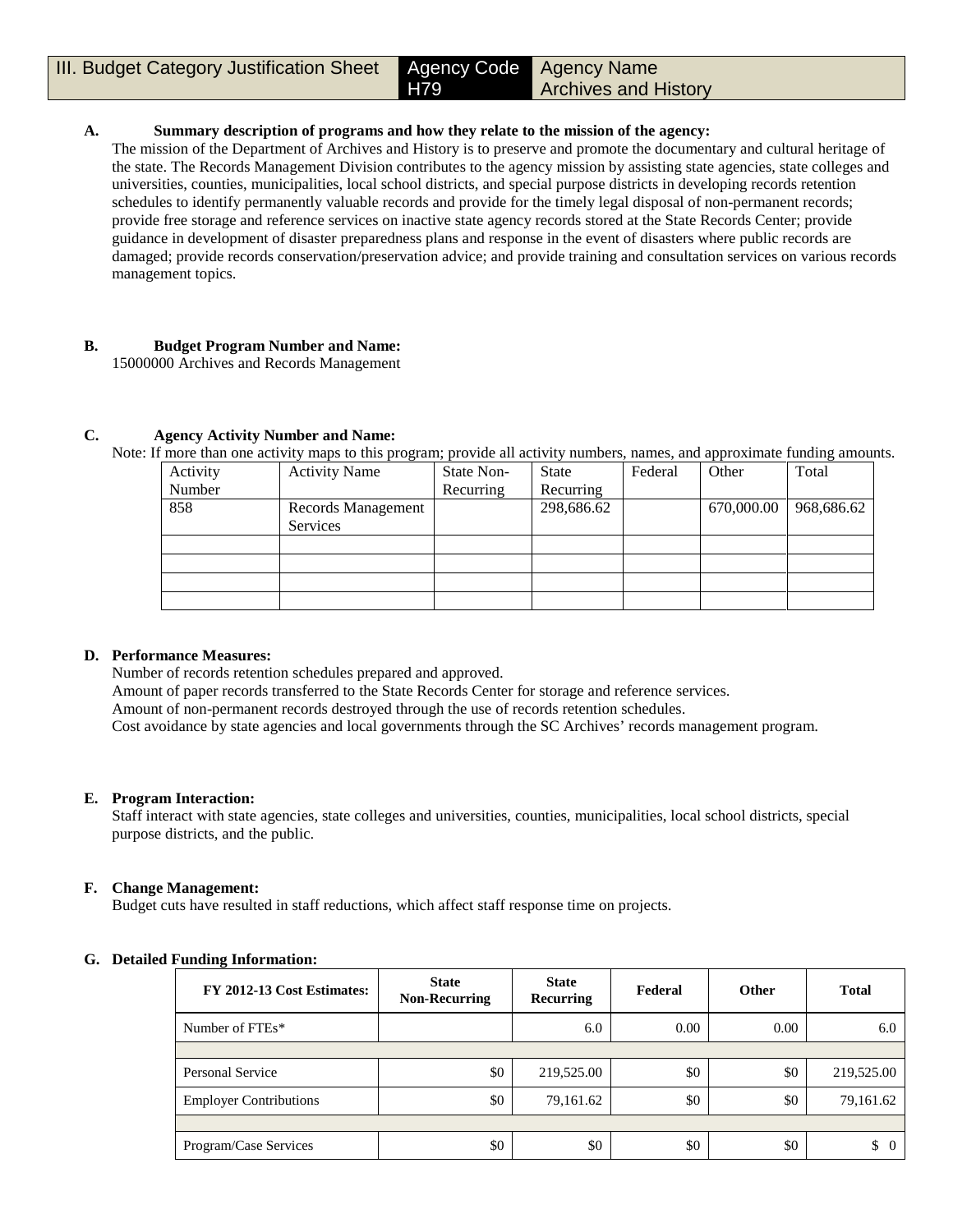|  |  |  | III. Budget Category Justification Sheet |  |
|--|--|--|------------------------------------------|--|
|--|--|--|------------------------------------------|--|

Agency Code Agency Name Archives and History

| Pass-Through Funds                                                                           | \$0                  | \$0        | \$0           | \$0        | $\begin{matrix} 0 \end{matrix}$ |  |  |  |
|----------------------------------------------------------------------------------------------|----------------------|------------|---------------|------------|---------------------------------|--|--|--|
| <b>Other Operating Expenses</b>                                                              | \$0                  | \$0        | \$0           | 670,000.00 | 670,000.00                      |  |  |  |
|                                                                                              |                      |            |               |            |                                 |  |  |  |
| <b>Total</b>                                                                                 | $\overline{0}$<br>\$ | 298,686.62 | $\frac{1}{2}$ | 670,000.00 | 968,686.62                      |  |  |  |
| * If new FTEs are needed, please complete Section G (Detailed Justification for FTEs) below. |                      |            |               |            |                                 |  |  |  |

Is this budget category or program associated with a Capital Budget Priority? No If yes, state Capital Budget Priority Number and Project Name:

Please List proviso numbers that relate to this budget category or programs funded by this category.

H<sub>79</sub>

## **H. Changes to the Appropriation:**

Please explain any changes, to include re-alignments and funding or FTE increases requested in this year's appropriation, as detailed below:

Funding:

| Year          | State Non-<br>Recurring | <b>State Recurring</b> | Federal | Other (Earmarked)<br>or Restricted) |
|---------------|-------------------------|------------------------|---------|-------------------------------------|
| 2011-2012 Act |                         |                        |         |                                     |
| 2012-2013 Act |                         |                        |         |                                     |
| Difference    |                         |                        |         | 100,000.00                          |
| % Difference  |                         |                        |         |                                     |

Explanation of Changes: FUTURE SALE OF CURRENCY

#### **I. Revenue Estimates:**

Please detail Sources of revenue for this program, identified by SAP fund number if a live SCEIS agency or the STARS number if a STARS agency. If several sources remit to a single subfund that cannot be split by source and appropriation or program, provide an estimate of the revenue dedicated to this program.

| <b>SAP Fund</b> | Source Name           | General | Other        | Earmarked  | Restricted | Federal |
|-----------------|-----------------------|---------|--------------|------------|------------|---------|
| Number          |                       | Fund    | <b>State</b> |            |            |         |
| 39580000        | <b>CURRENCY</b>       |         |              | 250,000.00 |            |         |
|                 | <b>SALES</b>          |         |              |            |            |         |
| 30370000        | <b>PUBLICATIONS</b>   |         |              | 35,000.00  |            |         |
| 30370000        | <b>SALE OF</b>        |         |              | 275,000.00 |            |         |
|                 | <b>PAPER</b>          |         |              |            |            |         |
|                 | <b>RECYCLE &amp;</b>  |         |              |            |            |         |
|                 | <b>MISC REV</b>       |         |              |            |            |         |
| 30370000        | <b>SVCS&amp; SALE</b> |         |              | 110,000.00 |            |         |
|                 | OF DOCS               |         |              |            |            |         |

If expenditures for this program are greater than known or estimated revenues and the intent is to bridge part of this shortfall by drawing down balances in agency accounts or reserves, indicate the accounts and amount of the current reserve or balance that will likely be used below.

Please detail the long-term sustainability of this program if cash reserves are needed to operate.

If there is federal fund or other fund spending authority requested above the revenue streams detailed above, please indicate the amount and explanation for each.

## **J. FTE Positions:**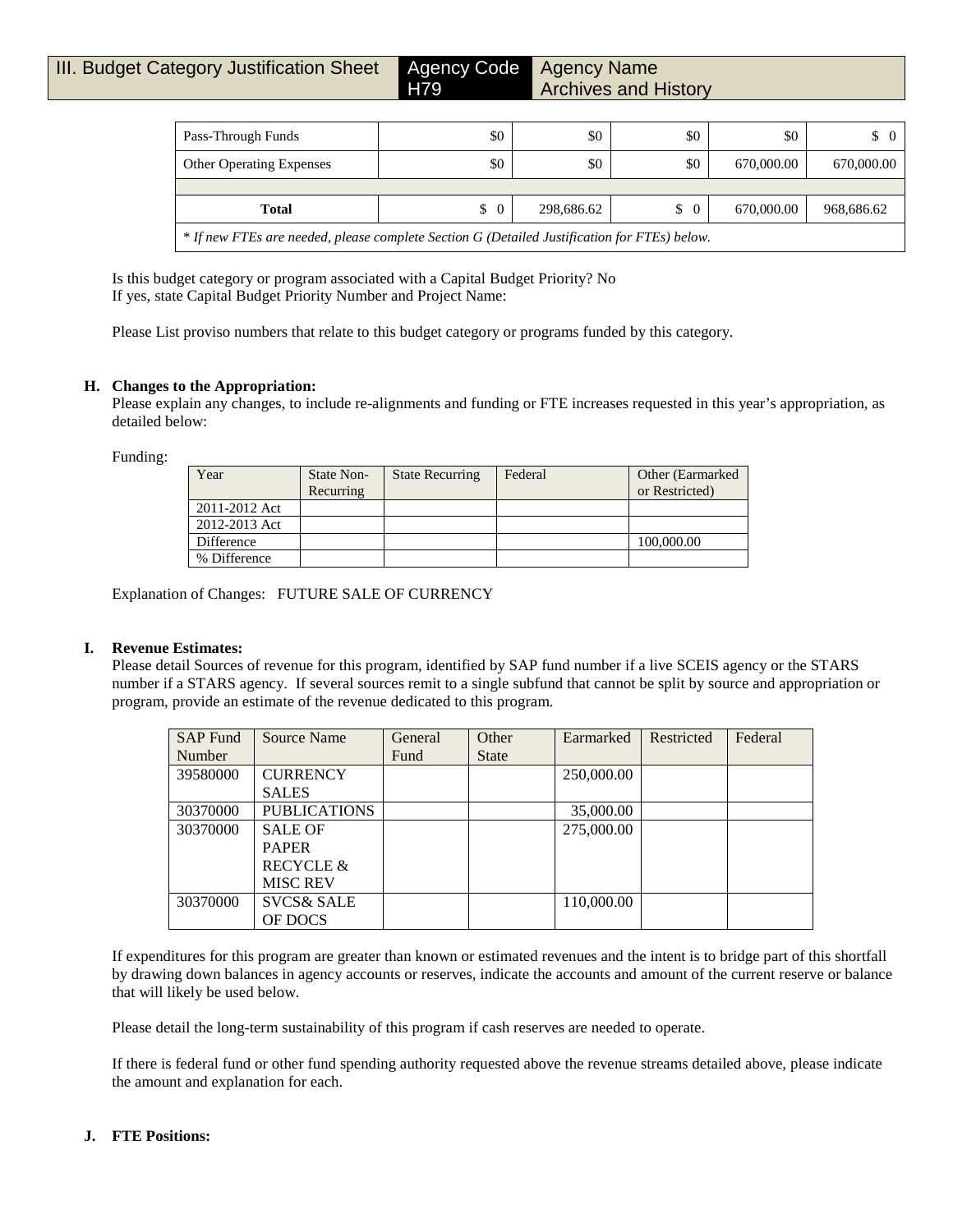Please detail the number of FTE's filled (F) by the program as of June 30 of each fiscal year, and the number authorized (A) by the Appropriations Act.

H79

| <b>Fiscal Year</b> | <b>State</b> | Other-<br><b>Earmarked or</b><br><b>Restricted</b> | Federal | <b>Total</b> | Temporary,<br><b>Temporary Grant,</b><br><b>Time</b> -limited |
|--------------------|--------------|----------------------------------------------------|---------|--------------|---------------------------------------------------------------|
| 2012-2013<br>(A)   | 360          | 2.0                                                | 9.0     | 47.0         |                                                               |
| 2011-2012<br>(A)   | 36.0         | 2.0                                                | 9.0     | 47.0         |                                                               |
| 2010-2011<br>(F)   | 8.0          |                                                    |         | 8.0          |                                                               |
| 2010-2011<br>(A)   | 36.0         | 2.0                                                | 9.0     | 47.0         |                                                               |
| 2009-2010<br>(F)   | 13.0         |                                                    |         | 13.0         |                                                               |
| 2009-2010<br>(A)   | 39.0         |                                                    | 8.0     | 47.0         |                                                               |
| 2008-2009<br>(F)   | 16.0         |                                                    |         | 16.0         |                                                               |
| 2008-2009<br>(A)   | 62.0         | 9.0                                                |         | 71.0         |                                                               |
| 2007-2008<br>(F)   | 16.0         |                                                    |         | 16.0         |                                                               |
| 2007-2008<br>(A)   | 62.0         | 9.0                                                |         | 71.0         |                                                               |

## **K. Detailed Justification for FTEs:**

(1) Justification for New FTEs

(a) Justification:

(b) Future Impact on Operating Expenses or Facility Requirements:

## (2) **Position Details:**

|                               | <b>State</b> | Federal<br><b>Earmarked</b> |                  | <b>Restricted</b> | <b>Total</b> |
|-------------------------------|--------------|-----------------------------|------------------|-------------------|--------------|
| Position Title:               |              |                             |                  |                   |              |
| Number of FTEs                | 0.00         | 0.00                        | 0.00             | 0.00              | 0.00         |
| Personal Service              | \$0          | \$0                         | \$0              | \$0               | J            |
| <b>Employer Contributions</b> | \$0          | \$0                         | \$0              | \$0               |              |
|                               |              |                             |                  |                   |              |
|                               | <b>State</b> | Federal                     | <b>Earmarked</b> | <b>Restricted</b> | <b>Total</b> |

|                               | -------  | -------- | ---------------- | ----------- | $  -$    |
|-------------------------------|----------|----------|------------------|-------------|----------|
| Position Title:               |          |          |                  |             |          |
| Number of FTEs                | $0.00\,$ | $0.00\,$ | 0.00             | 0.00        | $0.00\,$ |
| <b>Personal Service</b>       | \$0      | \$0      | \$0              | \$0         | ╜        |
| <b>Employer Contributions</b> | \$0      | \$0      | \$0              | \$0         | ഄ        |
|                               |          |          |                  |             |          |

|                               | <b>State</b> | Federal<br><b>Earmarked</b> |      | <b>Restricted</b> | <b>Total</b> |
|-------------------------------|--------------|-----------------------------|------|-------------------|--------------|
| Position Title:               |              |                             |      |                   |              |
| Number of FTEs                | 0.00         | 0.00                        | 0.00 | 0.00              | 0.00         |
| Personal Service              | \$0          | \$0                         | \$0  | \$0               | ╜            |
| <b>Employer Contributions</b> | \$0          | \$0                         | \$0  | \$0               | دا،          |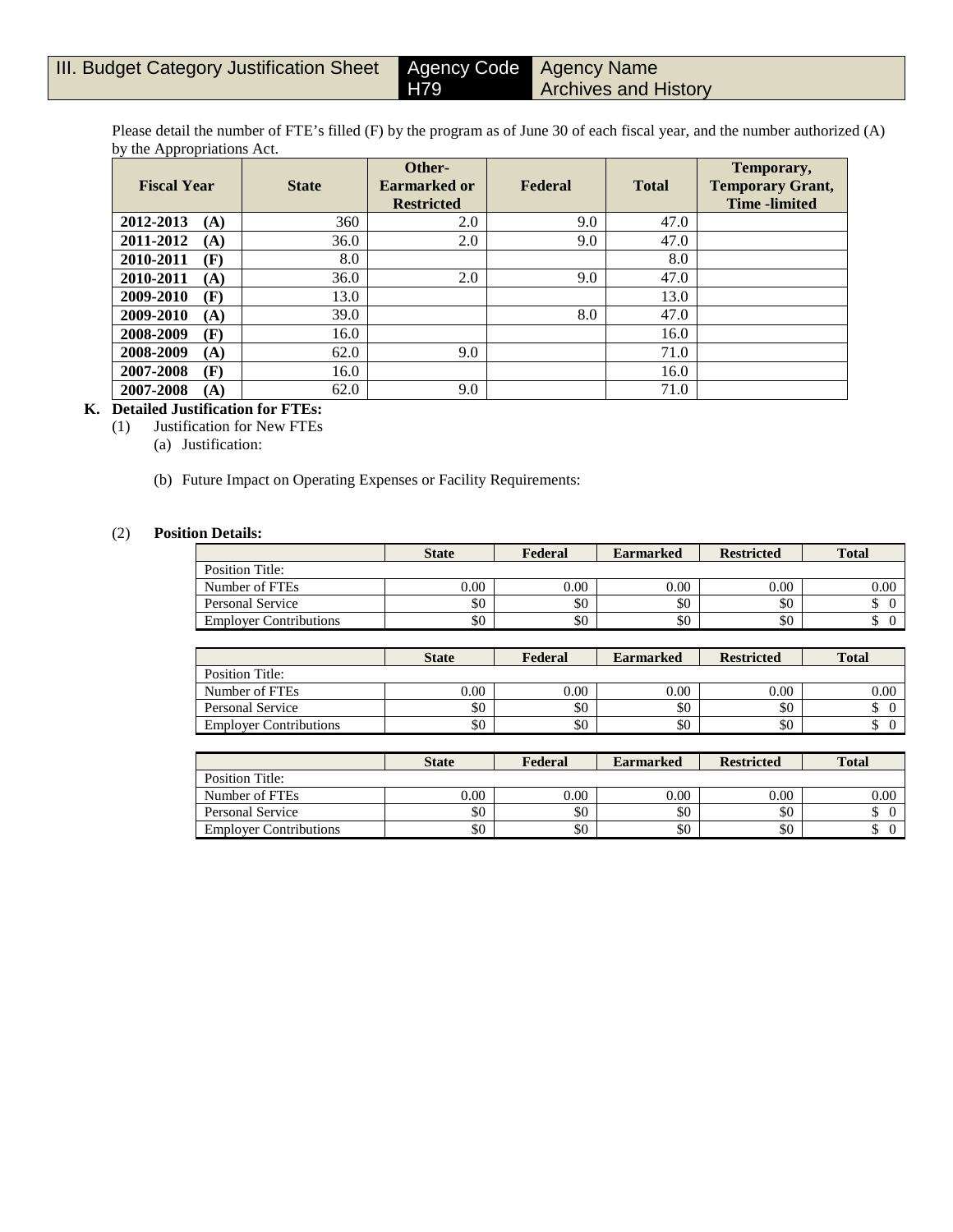#### H79 Agency Name Archives and History

## **A. Summary description of programs and how they relate to the mission of the agency:**

The mission of the Department of Archives and History is to preserve and promote the documentary and cultural heritage of the state. Micrographics Services and Photocopy contributes to this mission by microfilming historical records; storing security microfilm copies of permanently valuable records; processing and duplicating microfilm for state agencies and local governments; and making microfilm and paper copies available to agencies, local governments, and the public.

## **B. Budget Program Number and Name:** 15000000 Archives and Records Management

## **C. Agency Activity Number and Name:**

Note: If more than one activity maps to this program; provide all activity numbers, names, and approximate funding amounts.

| <b>Activity Name</b> | State Non- | <b>State</b> | Federal | Other      | Total      |
|----------------------|------------|--------------|---------|------------|------------|
|                      | Recurring  | Recurring    |         |            |            |
| Micrographics and    |            | 107,628.11   |         | 100,000.00 | 207,628.11 |
| Photocopy Services   |            |              |         |            |            |
|                      |            |              |         |            |            |
|                      |            |              |         |            |            |
|                      |            |              |         |            |            |
|                      |            |              |         |            |            |
|                      |            |              |         |            |            |

## **D. Performance Measures:**

Number of pages of historical documents microfilmed. Number of pages of state and local government records destroyed after microfilming Number of rolls of microfilm processed and duplicated

## **E. Program Interaction:**

Staff interact with state agencies, state colleges and universities, counties, municipalities, local school districts, businesses, and the public.

## **F. Change Management:**

Budget cuts have resulted in fewer staff available to carry out the duties of the Micrographics and Photocopy unit resulting in longer response time on orders.

## **G. Detailed Funding Information:**

| FY 2012-13 Cost Estimates:      | <b>State</b><br><b>Non-Recurring</b> | <b>State</b><br><b>Recurring</b> | Federal | <b>Other</b> | <b>Total</b>                    |
|---------------------------------|--------------------------------------|----------------------------------|---------|--------------|---------------------------------|
| Number of FTEs*                 |                                      | 3.0                              | 0.00    | 0.00         | 3.0                             |
|                                 |                                      |                                  |         |              |                                 |
| Personal Service                | \$0                                  | 73,699.00                        | \$0     | \$0          | 73,699.00                       |
| <b>Employer Contributions</b>   | \$0                                  | 33,929.11                        | \$0     | \$0          | 33,929.11                       |
|                                 |                                      |                                  |         |              |                                 |
| Program/Case Services           | \$0                                  | \$0                              | \$0     | \$0          | $\begin{matrix} 0 \end{matrix}$ |
| Pass-Through Funds              | \$0                                  | \$0                              | \$0     | \$0          | $\begin{matrix} 0 \end{matrix}$ |
| <b>Other Operating Expenses</b> | \$0                                  | \$0                              | \$0     | 100000.00    | 100,000.00                      |
|                                 |                                      |                                  |         |              |                                 |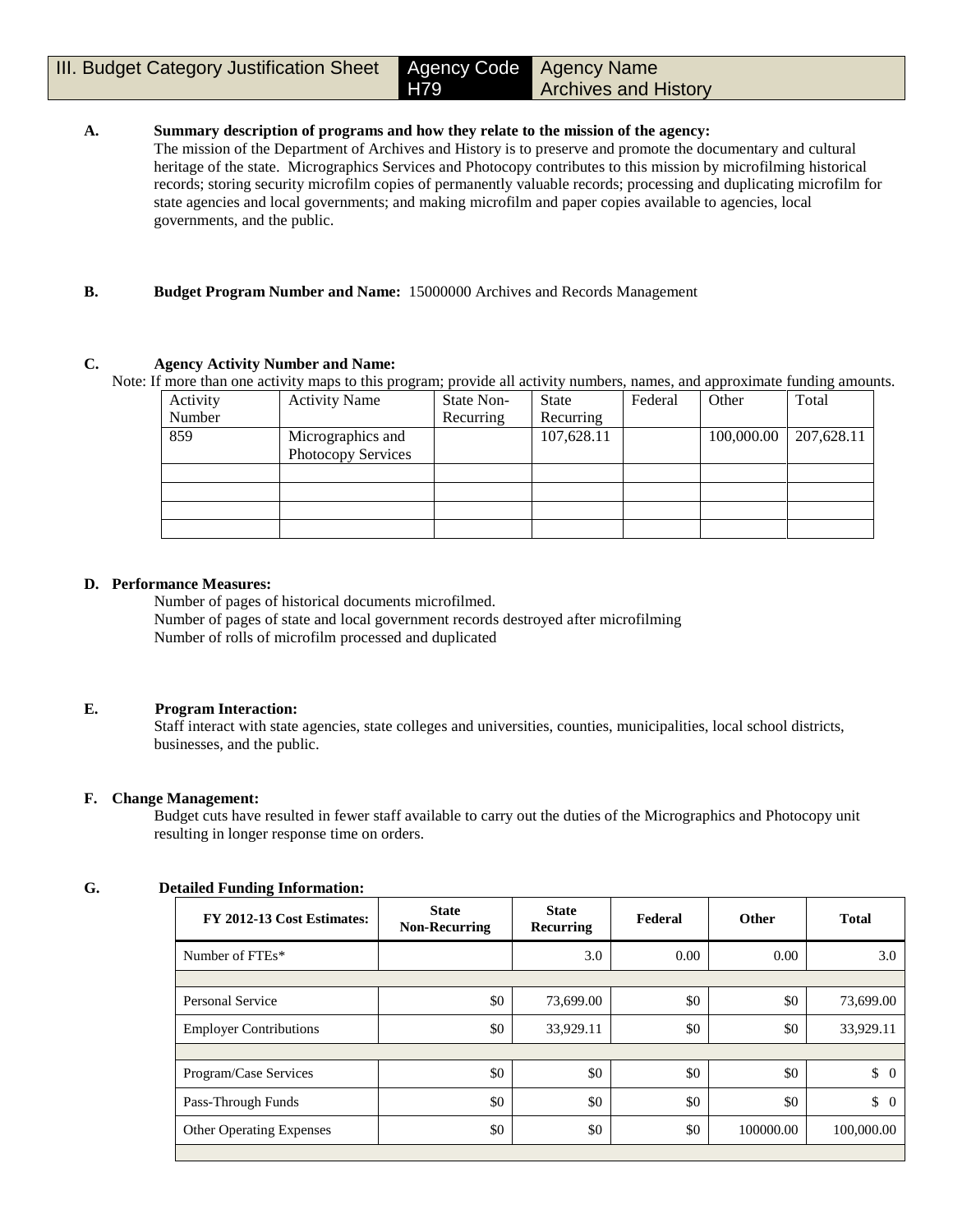| Total                                                                                          | 107.628.11 | 100,000,00 | 207.628.11 |
|------------------------------------------------------------------------------------------------|------------|------------|------------|
| $*$ If new FTEs are needed, please complete Section G (Detailed Justification for FTEs) below. |            |            |            |

Is this budget category or program associated with a Capital Budget Priority? No If yes, state Capital Budget Priority Number and Project Name:

Please List proviso numbers that relate to this budget category or programs funded by this category.

#### **H. Changes to the Appropriation:**

Please explain any changes, to include re-alignments and funding or FTE increases requested in this year's appropriation, as detailed below:

Funding:

| Year          | State Non- | <b>State Recurring</b> | Federal | Other (Earmarked) |
|---------------|------------|------------------------|---------|-------------------|
|               | Recurring  |                        |         | or Restricted)    |
| 2011-2012 Act |            |                        |         |                   |
| 2012-2013 Act |            |                        |         |                   |
| Difference    |            |                        |         |                   |
| % Difference  |            |                        |         |                   |

Explanation of Changes:

#### **I. Revenue Estimates:**

Please detail Sources of revenue for this program, identified by SAP fund number if a live SCEIS agency or the STARS number if a STARS agency. If several sources remit to a single subfund that cannot be split by source and appropriation or program, provide an estimate of the revenue dedicated to this program.

| <b>SAP Fund</b> | Source Name          | General | Other        | Earmarked  | Restricted | Federal |
|-----------------|----------------------|---------|--------------|------------|------------|---------|
| Number          |                      | Fund    | <b>State</b> |            |            |         |
| 30370000        | <b>MICROGRAPHICS</b> |         |              | 100,000.00 |            |         |
|                 | & PHOTOCOPY          |         |              |            |            |         |
|                 |                      |         |              |            |            |         |
|                 |                      |         |              |            |            |         |
|                 |                      |         |              |            |            |         |

If expenditures for this program are greater than known or estimated revenues and the intent is to bridge part of this shortfall by drawing down balances in agency accounts or reserves, indicate the accounts and amount of the current reserve or balance that will likely be used below.

Please detail the long-term sustainability of this program if cash reserves are needed to operate.

If there is federal fund or other fund spending authority requested above the revenue streams detailed above, please indicate the amount and explanation for each.

## **J. FTE Positions:**

Please detail the number of FTE's filled (F) by the program as of June 30 of each fiscal year, and the number authorized (A) by the Appropriations Act.

| <b>Fiscal Year</b> | <b>State</b> | Other-<br><b>Earmarked or</b><br><b>Restricted</b> | Federal | <b>Total</b> | Temporary,<br><b>Temporary Grant,</b><br><b>Time</b> -limited |
|--------------------|--------------|----------------------------------------------------|---------|--------------|---------------------------------------------------------------|
| 2012-2013<br>(A)   | 36.0         | 2.0                                                | 9.0     | 47.0         |                                                               |
| 2011-2012<br>(A)   | 36.0         | 2.0                                                | 9.0     | 47.0         |                                                               |
| 2010-2011<br>(F)   | 3.0          |                                                    |         | 3.0          |                                                               |
| 2010-2011<br>(A)   | 36.0         | 2.0                                                | 9.0     | 47.0         |                                                               |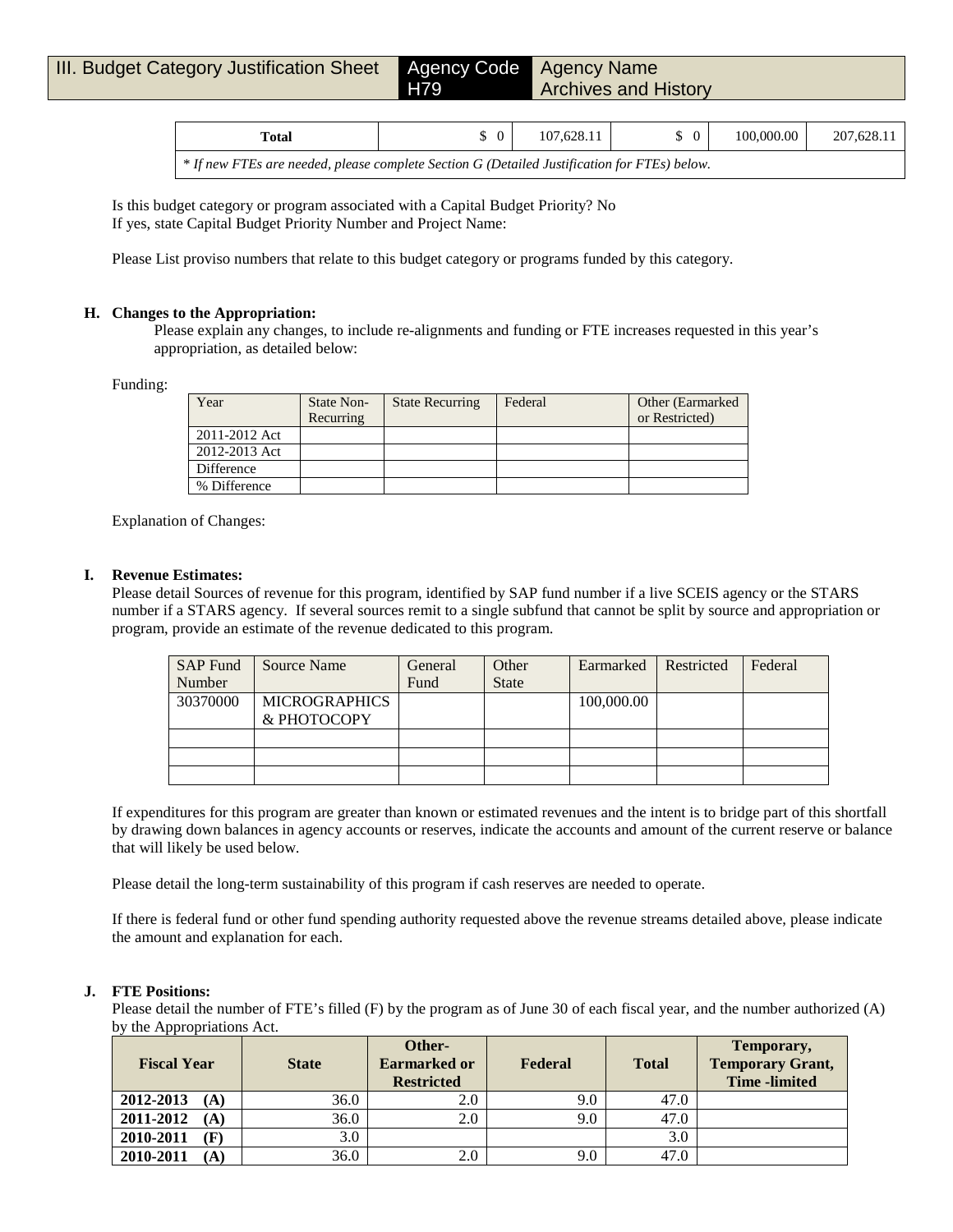H79

Agency Name Archives and History

| 2009-2010 | $\mathbf{F}$ | 4.0  |         |     | 4.0             |  |
|-----------|--------------|------|---------|-----|-----------------|--|
| 2009-2010 | (A)          | 39.0 |         | 8.0 | 47.0            |  |
| 2008-2009 | Œ            | 5.0  | $1.0\,$ |     | 6.0             |  |
| 2008-2009 | (A)          | 62.0 | 9.0     |     | 71.0            |  |
| 2007-2008 | $\mathbf{F}$ | 7.0  |         |     | ⇁<br>$\cdot$ .0 |  |
| 2007-2008 | (A)          | 62.0 | 9.0     |     | 71.0            |  |

# **K. Detailed Justification for FTEs:**<br>(1) Justification for New FTEs

- **Justification for New FTEs** 
	- (a) Justification:
	- (b) Future Impact on Operating Expenses or Facility Requirements:

## (2) **Position Details:**

|                               | <b>State</b> | Federal  | <b>Earmarked</b> | <b>Restricted</b> | <b>Total</b> |
|-------------------------------|--------------|----------|------------------|-------------------|--------------|
| Position Title:               |              |          |                  |                   |              |
| Number of FTEs                | 0.00         | $0.00\,$ | 0.00             | 0.00              | 0.00         |
| Personal Service              | \$0          | \$0      | \$0              | \$0               |              |
| <b>Employer Contributions</b> | \$0          | \$0      | \$0              | \$0               |              |

|                               | <b>State</b> | Federal | <b>Earmarked</b> | <b>Restricted</b> | <b>Total</b> |
|-------------------------------|--------------|---------|------------------|-------------------|--------------|
| Position Title:               |              |         |                  |                   |              |
| Number of FTEs                | 0.00         | 0.00    | 0.00             | 0.00              | 0.00         |
| Personal Service              | \$0          | \$0     | \$0              | \$0               |              |
| <b>Employer Contributions</b> | \$0          | \$0     | \$0              | \$0               |              |

|                               | <b>State</b> | Federal | <b>Earmarked</b> | <b>Restricted</b> | <b>Total</b> |
|-------------------------------|--------------|---------|------------------|-------------------|--------------|
| Position Title:               |              |         |                  |                   |              |
| Number of FTEs                | 0.00         | 0.00    | 0.00             | 0.00              | 0.00         |
| Personal Service              | \$0          | \$0     | \$0              | \$0               |              |
| <b>Employer Contributions</b> | \$0          | \$0     | \$0              | \$0               |              |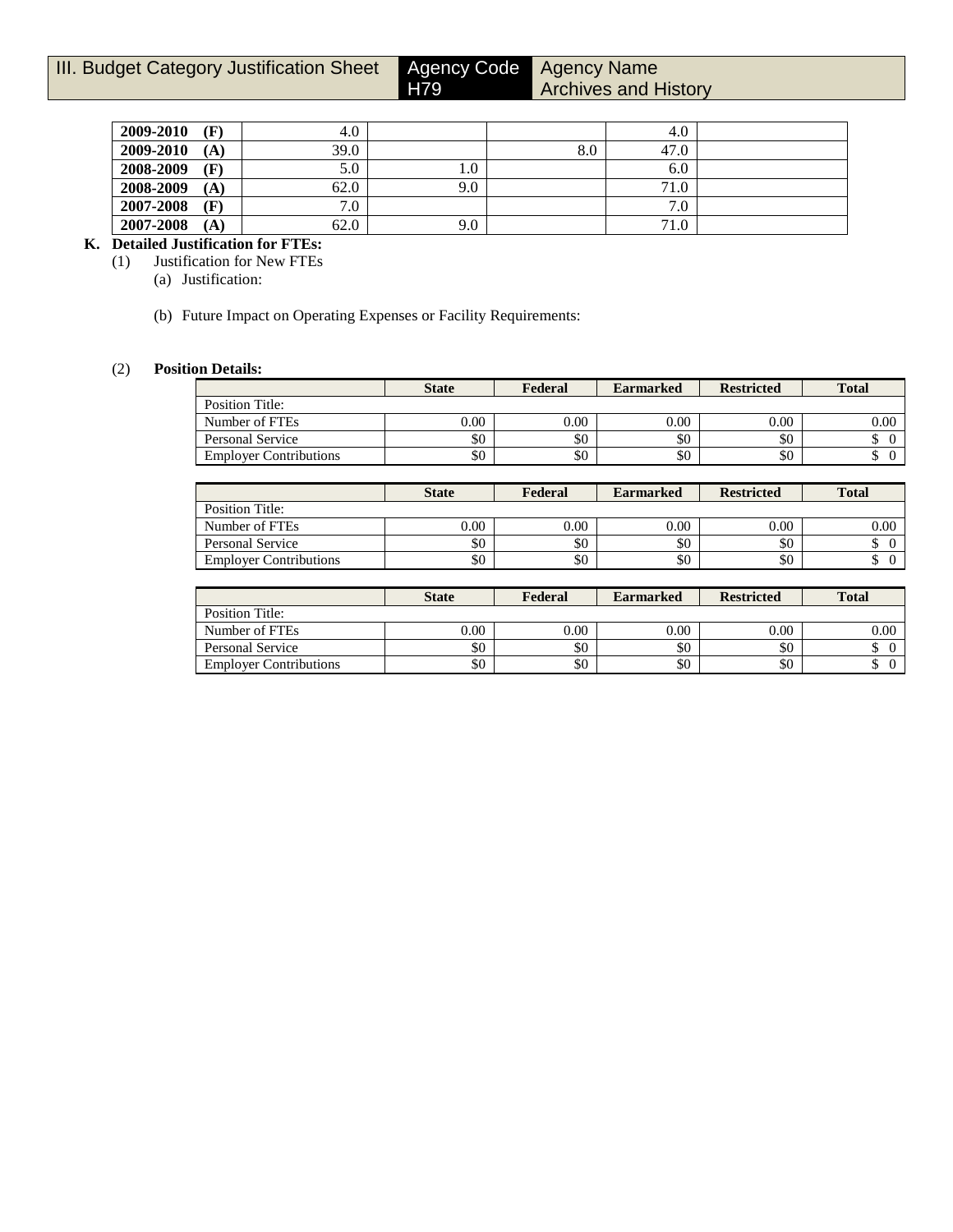#### **A. Summary description of programs and how they relate to the mission of the agency:**

The Historical Services Division performs functions required by federal and state laws related to the identification and preservation of historic properties in South Carolina. The division manages the National Register of Historic Places in South Carolina and related financial incentives, compliance programs, and grant funding in support of the agency's mission to preserve and promote the cultural heritage of the state. The division works with local sponsors to develop text for all official State Historical Markers and has final approval of all marker texts. There is also dedicated funding in the agency's budget (\$25,000) to assist with the operations of the South Carolina African American Heritage Commission. The Hunley Project is funded as a pass through of this program.

#### **B. Budget Program Number and Name:**

23000000 Historical Services

#### **C. Agency Activity Number and Name:**

Note: If more than one activity maps to this program; provide all activity numbers, names, and approximate funding amounts.

| Activity | <b>Activity Name</b>        | State Non- | <b>State</b> | Federal    | Other      | Total      |
|----------|-----------------------------|------------|--------------|------------|------------|------------|
| Number   |                             | Recurring  | Recurring    |            |            |            |
| 860      | State Historic              |            | 25,000.00    | 799,671.15 | 35,126.68  | 859,797.83 |
|          | <b>Preservation Program</b> |            |              |            |            |            |
| 861      | <b>State Historical</b>     |            |              |            | 15,000.00  | 15,000.00  |
|          | Marker Program              |            |              |            |            |            |
| 866      | <b>Hunley Project</b>       |            |              |            | 316,189.62 | 316,189.62 |
|          |                             |            |              |            |            |            |
|          |                             |            |              |            |            |            |

## **D. Performance Measures:**

The Historical Services Division tracks performance measures including, among other things, the number of historic properties added to the state-wide inventory, properties added to the National Register of Historic Places, properties evaluated for National Register eligibility, historic properties stabilized through our grant program, and investment in preservation generated by grants and tax incentives.

## **E. Program Interaction:**

The Historical Services Division interacts with other state agencies as well as with local governments, Federal agencies, non-profit organizations, and other private individuals and organizations to conduct required reviews of projects affecting historic properties and to provide guidance and assistance for their preservation initiatives.

#### **F. Change Management:**

The Historical Services Division continues to operate required programs as efficiently as possible considering the cumulative affect of lost staff and resources. By focusing on core programs, we are providing limited outreach assistance and making only essential on-site visits around the state. Trips are frequently consolidated so that multiple on-site visits can be accomplished whenever possible.

#### **G. Detailed Funding Information:**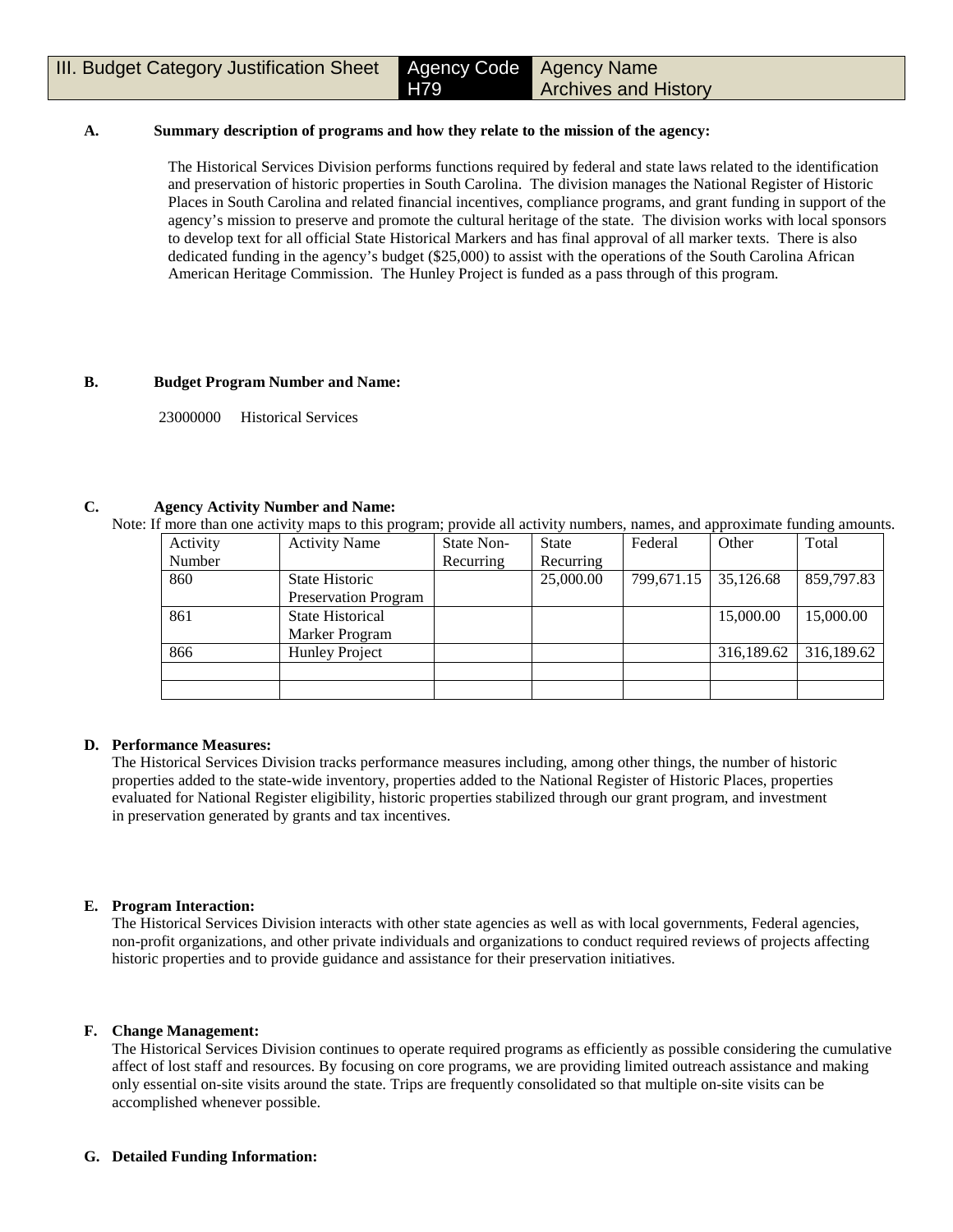Agency Name Archives and History

| FY 2012-13 Cost Estimates:                                                                   | <b>State</b><br><b>Non-Recurring</b> | <b>State</b><br><b>Recurring</b> | Federal    | <b>Other</b> | <b>Total</b>         |
|----------------------------------------------------------------------------------------------|--------------------------------------|----------------------------------|------------|--------------|----------------------|
| Number of FTEs*                                                                              |                                      | 0.00                             | 9.00       | 1.00         | 10.0                 |
|                                                                                              |                                      |                                  |            |              |                      |
| Personal Service                                                                             | \$0                                  | \$0                              | 379,368.00 | 37,502.00    | 416,870.00           |
| <b>Employer Contributions</b>                                                                | \$0                                  | \$0                              | 140.588.77 | 12,624.68    | 153,213.45           |
|                                                                                              |                                      |                                  |            |              |                      |
| Program/Case Services                                                                        | \$0                                  | \$0                              | \$0        | \$0          | \$<br>$\overline{0}$ |
| Pass-Through Funds                                                                           | \$0                                  | \$0                              | 25,000.00  | 316,189.62   | 341,189.62           |
| <b>Other Operating Expenses</b>                                                              | \$0                                  | \$0                              | 279,714.38 | \$0          | 279,714.38           |
|                                                                                              |                                      |                                  |            |              |                      |
| <b>Total</b>                                                                                 | \$<br>$\theta$                       | \$<br>$\overline{0}$             | 824,671.15 | 366,316.30   | 1,190,987.45         |
| * If new FTEs are needed, please complete Section G (Detailed Justification for FTEs) below. |                                      |                                  |            |              |                      |

Is this budget category or program associated with a Capital Budget Priority? No If yes, state Capital Budget Priority Number and Project Name:.

Please List proviso numbers that relate to this budget category or programs funded by this category.

H79

#### **H. Changes to the Appropriation:**

Please explain any changes, to include re-alignments and funding or FTE increases requested in this year's appropriation, as detailed below:

Funding:

| Year          | State Non-<br>Recurring | <b>State Recurring</b> | Federal | Other (Earmarked)<br>or Restricted) |
|---------------|-------------------------|------------------------|---------|-------------------------------------|
| 2011-2012 Act |                         |                        |         |                                     |
| 2012-2013 Act |                         |                        |         |                                     |
| Difference    |                         |                        |         |                                     |
| % Difference  |                         |                        |         |                                     |

Explanation of Changes:

#### **I. Revenue Estimates:**

Please detail Sources of revenue for this program, identified by SAP fund number if a live SCEIS agency or the STARS number if a STARS agency. If several sources remit to a single subfund that cannot be split by source and appropriation or program, provide an estimate of the revenue dedicated to this program.

| <b>SAP Fund</b> | Source              | General   | Other        | Earmarked  | Restricted | Federal    |
|-----------------|---------------------|-----------|--------------|------------|------------|------------|
| Number          | Name                | Fund      | <b>State</b> |            |            |            |
| 50550000        | <b>NPS</b>          |           |              |            |            | 799,671.15 |
| 30350000        | <b>HUNLEY &amp;</b> | 25,000.00 |              | 316,189.62 |            |            |
|                 | <b>AFRICAN</b>      |           |              |            |            |            |
|                 | <b>AMERICAN</b>     |           |              |            |            |            |
|                 | <b>HERITAGE</b>     |           |              |            |            |            |
| 30350000        | <b>DOT</b>          |           |              | 50,126.68  |            |            |
| 50550000        | <b>DOE</b>          |           |              |            |            | 47,028.00  |

If expenditures for this program are greater than known or estimated revenues and the intent is to bridge part of this shortfall by drawing down balances in agency accounts or reserves, indicate the accounts and amount of the current reserve or balance that will likely be used below.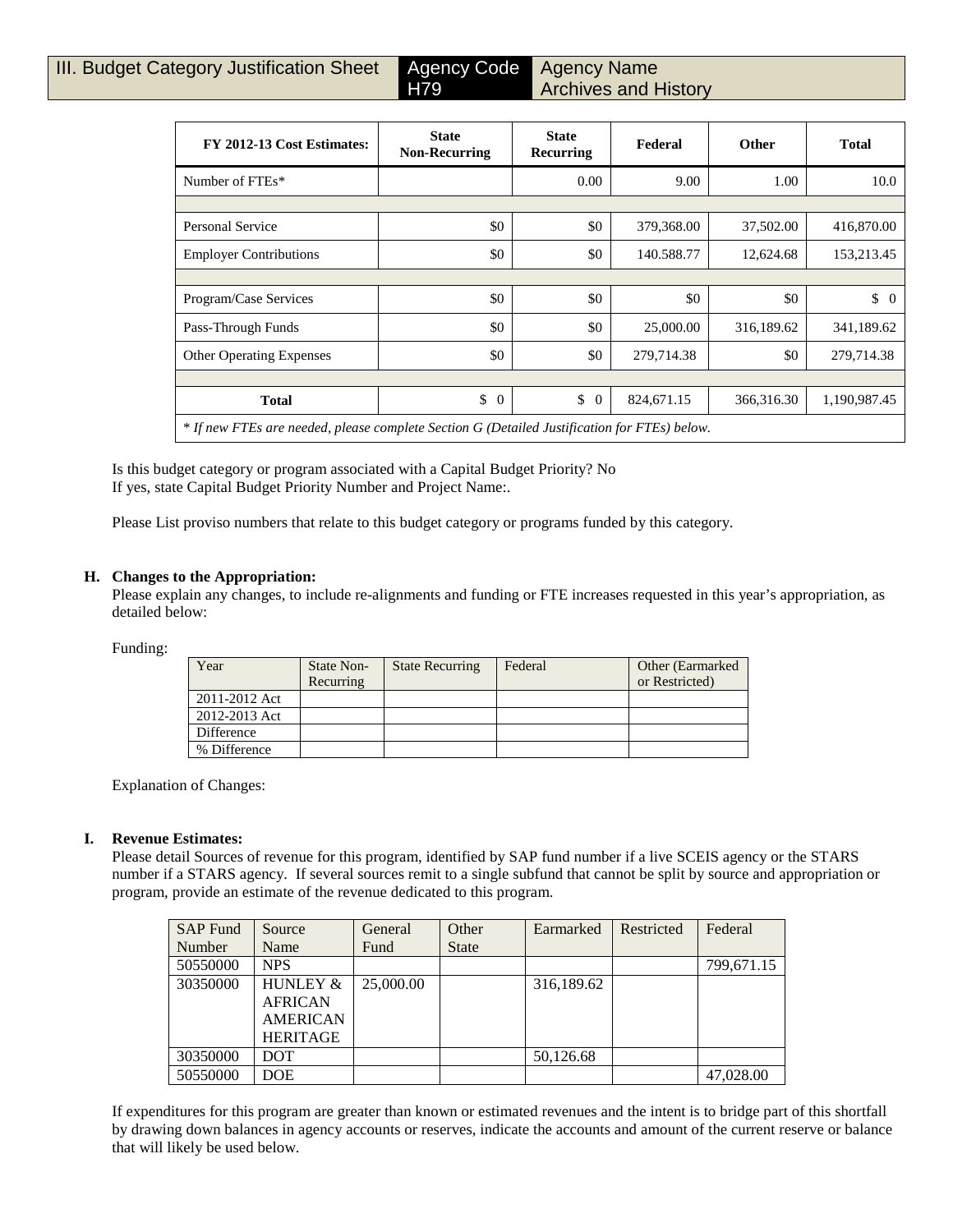Agency Name Archives and History

Please detail the long-term sustainability of this program if cash reserves are needed to operate.

H79

If there is federal fund or other fund spending authority requested above the revenue streams detailed above, please indicate the amount and explanation for each.

#### **J. FTE Positions:**

Please detail the number of FTE's filled (F) by the program as of June 30 of each fiscal year, and the number authorized (A) by the Appropriations Act.

| <b>Fiscal Year</b> | <b>State</b> | Other-<br>Earmarked or<br><b>Restricted</b> | Federal | <b>Total</b> | Temporary,<br><b>Temporary Grant,</b><br><b>Time</b> -limited |
|--------------------|--------------|---------------------------------------------|---------|--------------|---------------------------------------------------------------|
| 2012-2013<br>(A)   | 36.0         | 2.0                                         | 9.0     | 47.00        |                                                               |
| 2011-2012<br>(A)   | 36.0         | 2.0                                         | 9.0     | 47.00        |                                                               |
| 2010-2011<br>(F)   |              | 5.0                                         | 9.0     | 14.00        |                                                               |
| 2010-2011<br>(A)   | 36.0         | 2.0                                         | 9.0     | 47.00        |                                                               |
| 2009-2010<br>(F)   | 2.0          | 4.0                                         | 10.0    | 16.0         |                                                               |
| 2009-2010<br>(A)   | 39.0         |                                             | 8.00    | 47.00        |                                                               |
| 2008-2009<br>(F)   | 1.0          | 14.0                                        | 1.0     | 16.0         |                                                               |
| 2008-2009<br>(A)   | 62.0         | 9.0                                         |         | 71.0         |                                                               |
| 2007-2008<br>(F)   | 3.0          | 13.0                                        | 4.0     | 20.0         |                                                               |
| 2007-2008<br>(A)   | 62.0         | 9.00                                        |         | 71.0         |                                                               |

## **K. Detailed Justification for FTEs:**

(1) Justification for New FTEs

(a) Justification:

(b) Future Impact on Operating Expenses or Facility Requirements:

#### (2) **Position Details:**

|                               | <b>State</b> | Federal | <b>Earmarked</b> | <b>Restricted</b> | <b>Total</b> |
|-------------------------------|--------------|---------|------------------|-------------------|--------------|
| Position Title:               |              |         |                  |                   |              |
| Number of FTEs                | 0.00         | 0.00    | 0.00             | 0.00              | $0.00\,$     |
| Personal Service              | \$0          | \$0     | \$0              | \$0               |              |
| <b>Employer Contributions</b> | \$0          | \$0     | \$0              | \$0               |              |

|                               | <b>State</b> | Federal  | <b>Earmarked</b> | <b>Restricted</b> | <b>Total</b> |
|-------------------------------|--------------|----------|------------------|-------------------|--------------|
| Position Title:               |              |          |                  |                   |              |
| Number of FTEs                | 0.00         | $0.00\,$ | 0.00             | 0.00              | 0.00         |
| Personal Service              | \$0          | \$0      | \$0              | \$0               | D            |
| <b>Employer Contributions</b> | \$0          | \$0      | \$0              | \$0               | D            |

|                               | <b>State</b> | Federal | <b>Earmarked</b> | <b>Restricted</b> | <b>Total</b> |
|-------------------------------|--------------|---------|------------------|-------------------|--------------|
| Position Title:               |              |         |                  |                   |              |
| Number of FTEs                | 0.00         | 0.00    | 0.00             | 0.00              | 0.00         |
| Personal Service              | \$0          | \$0     | \$0              | \$0               | Φ            |
| <b>Employer Contributions</b> | \$0          | \$0     | \$0              | \$0               | ◡            |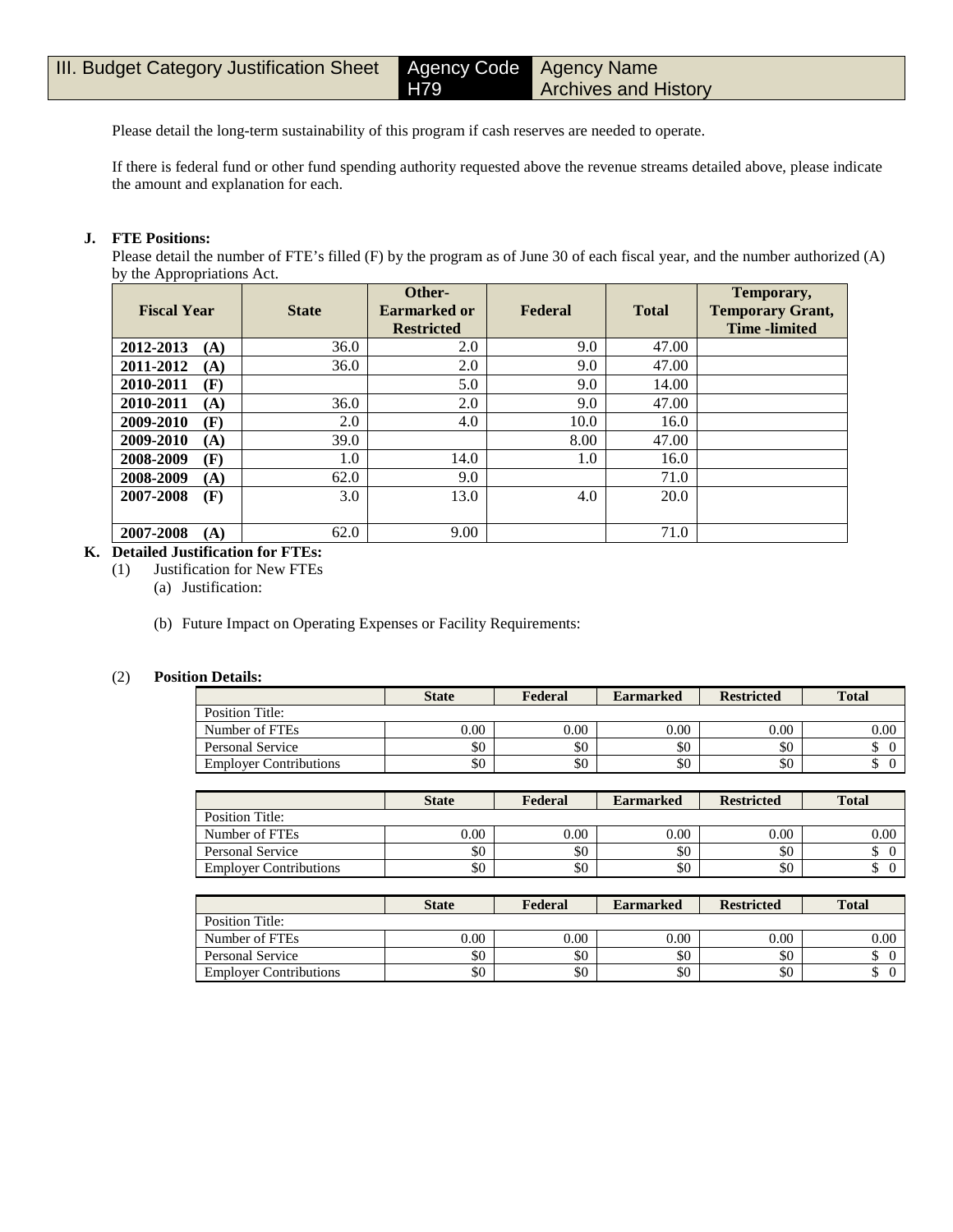## **A. Summary description of programs and how they relate to the mission of the agency:**

H79

The overall mission of the Dept. of Archives & History is to preserve and promote the documentary & cultural heritage of the state through professional records and educational programs. The agency director is responsible for all aspects of agency operations. Administration includes the agency director, who is responsible for all aspects of agency operations; Human Resources, which offers support of agency personnel; and Budget and Finance, which is responsible for all agency financial functions. Information Technology, security, and gift shop operations fall under Human Resources. Facility management renders services inclusive of promoting and renting the agency's facilities to generate additional revenue.

## **B. Budget Program Number and Name:**

01000000 Administration and Personal Services

## **C. Agency Activity Number and Name:**

Note: If more than one activity maps to this program; provide all activity numbers, names, and approximate funding amounts.

| Activity | <b>Activity Name</b> | State Non- | <b>State</b> | Federal | Other      | Total        |
|----------|----------------------|------------|--------------|---------|------------|--------------|
| Number   |                      | Recurring  | Recurring    |         |            |              |
| 865      | Administration       |            | 1,310,126.00 |         | 145,000.00 | 1,455,126.00 |
|          |                      |            |              |         |            |              |
|          |                      |            |              |         |            |              |
|          |                      |            |              |         |            |              |
|          |                      |            |              |         |            |              |

- **D. Performance Measures:** SCEIS reports are generated to reflect detailed statistics relative to financial transactions. Information Technology maintains documentation on service calls and equipment.
- **E. Program Interaction:** Administration interacts with all agency employees, as well as other state agencies, local and county governments, and the private sector.
- **F. Change Management:** Budget cuts have significantly reduced the number of staff available to render administrative services. Maintaining efficiencies remains a top priority for administrative personnel.

| FY 2012-13 Cost Estimates:    | <b>State</b><br><b>Non-Recurring</b> | <b>State</b><br>Recurring | Federal | <b>Other</b> | <b>Total</b>         |
|-------------------------------|--------------------------------------|---------------------------|---------|--------------|----------------------|
| Number of FTEs*               |                                      | 6.0                       | 0.00    | 0.00         | 6.0                  |
|                               |                                      |                           |         |              |                      |
| Personal Service              | \$0                                  | 318,609.00                | \$0     | \$0          | 318,609.00           |
| <b>Employer Contributions</b> | \$0                                  | 111,822.56                | \$0     | \$0          | 111,822.56           |
|                               |                                      |                           |         |              |                      |
| Program/Case Services         | \$0                                  | \$0                       | \$0     | \$0          | \$<br>$\overline{0}$ |
| Pass-Through Funds            | \$0                                  | \$0                       | \$0     | \$0          | \$<br>$\theta$       |

## **G. Detailed Funding Information:**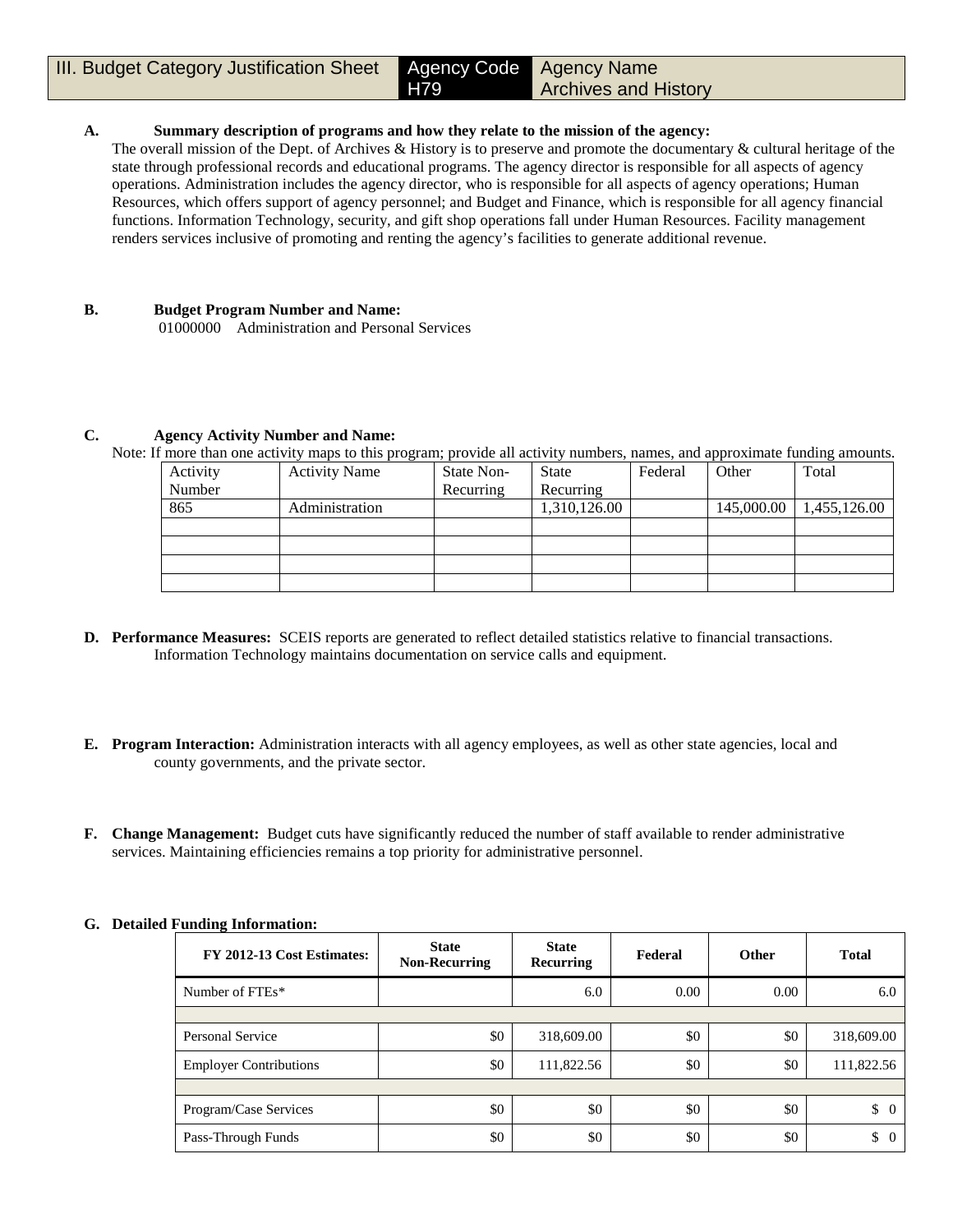| <b>Other Operating Expenses</b>                                                              | \$0      | 879,694.44   | \$0           | 145,000.00 | 1,024,694.44 |  |  |
|----------------------------------------------------------------------------------------------|----------|--------------|---------------|------------|--------------|--|--|
|                                                                                              |          |              |               |            |              |  |  |
| Total                                                                                        | $\Omega$ | 1,310,126.00 | $\frac{1}{2}$ | 145,000.00 | 1,455,126.00 |  |  |
| * If new FTEs are needed, please complete Section G (Detailed Justification for FTEs) below. |          |              |               |            |              |  |  |

Is this budget category or program associated with a Capital Budget Priority? No If yes, state Capital Budget Priority Number and Project Name:

Please List proviso numbers that relate to this budget category or programs funded by this category.

#### **H. Changes to the Appropriation:**

Please explain any changes, to include re-alignments and funding or FTE increases requested in this year's appropriation, as detailed below:

Funding:

| Year          | State Non-<br>Recurring | <b>State Recurring</b> | Federal | Other (Earmarked)<br>or Restricted) |
|---------------|-------------------------|------------------------|---------|-------------------------------------|
| 2011-2012 Act |                         |                        |         |                                     |
| 2012-2013 Act |                         |                        |         |                                     |
| Difference    |                         |                        |         |                                     |
| % Difference  |                         |                        |         |                                     |

Explanation of Changes:

## **I. Revenue Estimates:**

Please detail Sources of revenue for this program, identified by SAP fund number if a live SCEIS agency or the STARS number if a STARS agency. If several sources remit to a single sub fund that cannot be split by source and appropriation or program, provide an estimate of the revenue dedicated to this program.

| <b>SAP Fund</b> | <b>Source Name</b>                                      | General | Other        | Earmarked  | Restricted | Federal |
|-----------------|---------------------------------------------------------|---------|--------------|------------|------------|---------|
| Number          |                                                         | Fund    | <b>State</b> |            |            |         |
| 30370000        | RENTALS,<br><b>SALE OF</b><br>GOODS,<br>DONATIONS,<br>& |         |              | 145,000.00 |            |         |
|                 | <b>MARKERS</b>                                          |         |              |            |            |         |
|                 |                                                         |         |              |            |            |         |
|                 |                                                         |         |              |            |            |         |
|                 |                                                         |         |              |            |            |         |

If expenditures for this program are greater than known or estimated revenues and the intent is to bridge part of this shortfall by drawing down balances in agency accounts or reserves, indicate the accounts and amount of the current reserve or balance that will likely be used below.

Please detail the long-term sustainability of this program if cash reserves are needed to operate.

If there is federal fund or other fund spending authority requested above the revenue streams detailed above, please indicate the amount and explanation for each.

#### **J. FTE Positions:**

Please detail the number of FTE's filled (F) by the program as of June 30 of each fiscal year, and the number authorized (A) by the Appropriations Act.

|  | <b>Fiscal Year</b> | <b>State</b> | -Other | Federal | <b>Total</b> | remporary |
|--|--------------------|--------------|--------|---------|--------------|-----------|
|--|--------------------|--------------|--------|---------|--------------|-----------|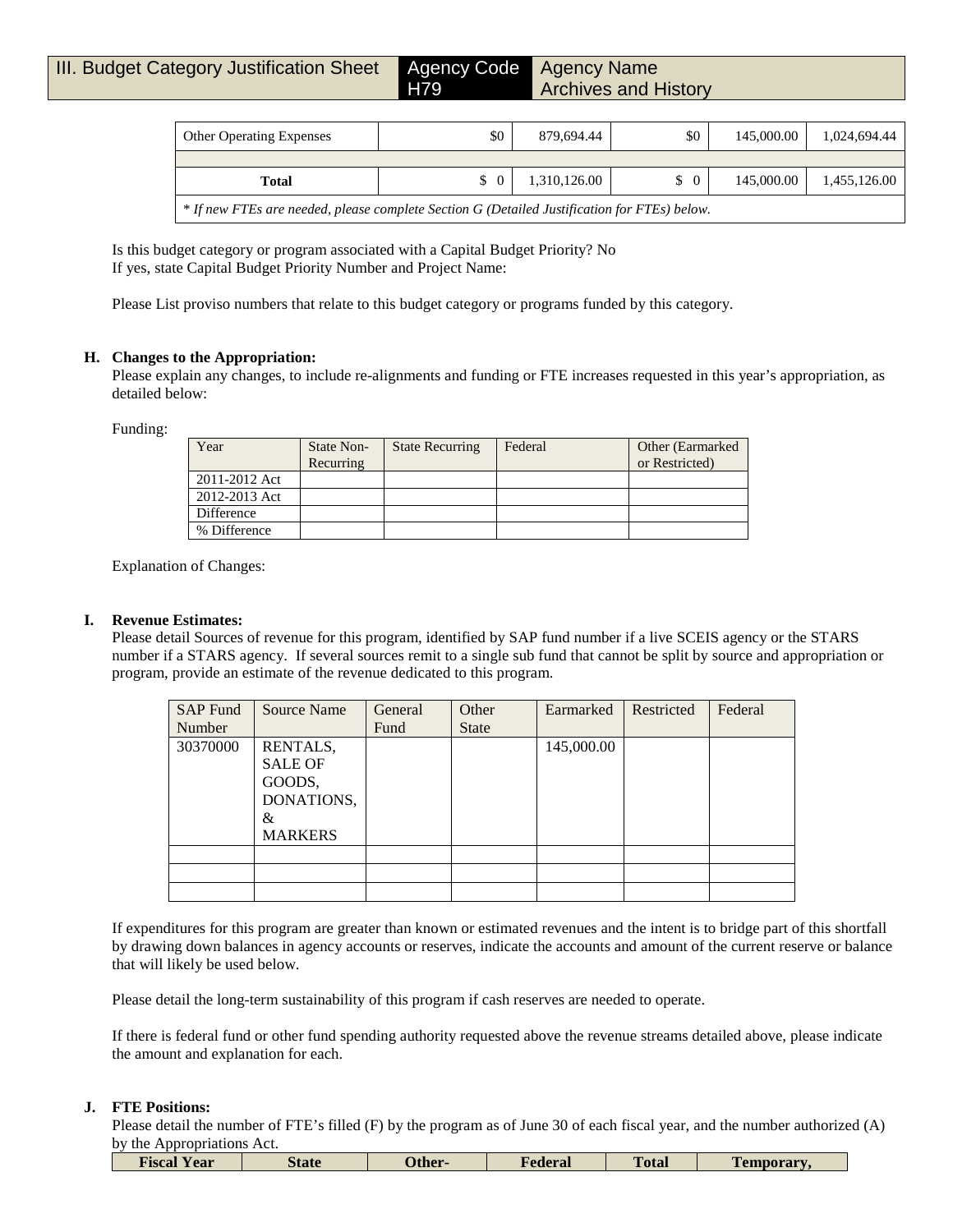| III. Budget Category Justification Sheet | Agency Code |
|------------------------------------------|-------------|
|                                          | $\Box$      |

Agency Name Archives and History

|                  |      | <b>Earmarked or</b> |      |      | <b>Temporary Grant,</b> |
|------------------|------|---------------------|------|------|-------------------------|
|                  |      | <b>Restricted</b>   |      |      | <b>Time</b> -limited    |
| 2012-2013<br>(A) | 36.0 | 2.0                 | 9.0  | 47.0 |                         |
| 2011-2012<br>(A) | 36.0 | 2.0                 | 9.0  | 47.0 |                         |
| 2010-2011<br>(F) | 5.0  |                     |      | 5.0  |                         |
| 2010-2011<br>(A) | 36.0 | 2.0                 | 9.0  | 47.0 |                         |
| 2009-2010<br>(F) | 5.0  |                     |      | 5.0  |                         |
| 2009-2010<br>(A) | 39.0 |                     | 8.00 | 47.0 |                         |
| 2008-2009<br>(F) | 8.0  | 2.0                 |      | 10.0 |                         |
| 2008-2009<br>(A) | 62.0 | 9.0                 |      | 71.0 |                         |
| 2007-2008<br>(F) | 8.00 | 2.0                 |      | 10.0 |                         |
| 2007-2008<br>(A) | 62.0 | 9.0                 |      | 71.0 |                         |

H79

## **K. Detailed Justification for FTEs:**

(1) Justification for New FTEs

(a) Justification:

(b) Future Impact on Operating Expenses or Facility Requirements:

## (2) **Position Details:**

|                               | <b>State</b> | Federal | <b>Earmarked</b> | <b>Restricted</b> | <b>Total</b> |
|-------------------------------|--------------|---------|------------------|-------------------|--------------|
| Position Title:               |              |         |                  |                   |              |
| Number of FTEs                | 0.00         | 0.00    | 0.00             | 0.00              | 0.00         |
| Personal Service              | \$0          | \$0     | \$0              | \$0               |              |
| <b>Employer Contributions</b> | \$0          | \$0     | \$0              | \$0               |              |

|                               | <b>State</b> | Federal  | <b>Earmarked</b> | <b>Restricted</b> | <b>Total</b> |
|-------------------------------|--------------|----------|------------------|-------------------|--------------|
| Position Title:               |              |          |                  |                   |              |
| Number of FTEs                | 0.00         | $0.00\,$ | 0.00             | 0.00              | 0.00         |
| Personal Service              | \$0          | \$0      | \$0              | \$0               |              |
| <b>Employer Contributions</b> | \$0          | \$0      | \$0              | \$0               |              |

|                               | <b>State</b> | Federal  | <b>Earmarked</b> | <b>Restricted</b> | <b>Total</b> |
|-------------------------------|--------------|----------|------------------|-------------------|--------------|
| Position Title:               |              |          |                  |                   |              |
| Number of FTEs                | 0.00         | $0.00\,$ | 0.00             | 0.00              | 0.00         |
| Personal Service              | \$0          | \$0      | \$0              | \$0               | ιD           |
| <b>Employer Contributions</b> | \$0          | \$0      | \$0              | \$0               | ۰            |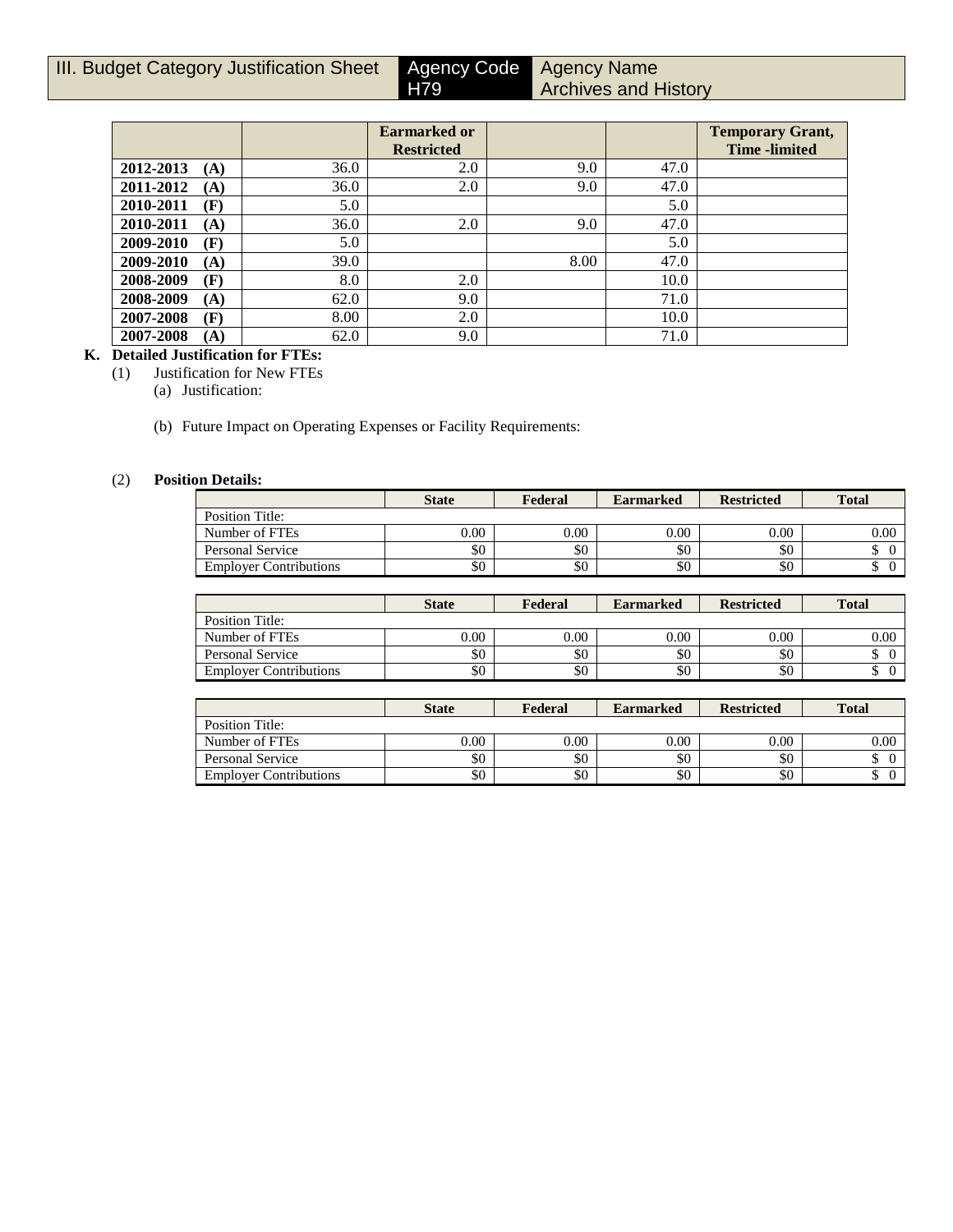| <b>IV.</b> Capital/Non-Recurring Appropriations Request | H79 | Agency Code Agency Name<br><b>Archives and History</b> |
|---------------------------------------------------------|-----|--------------------------------------------------------|
| <b>Project Name: N/A</b>                                |     |                                                        |

- **B. Project Approval:**
- **C. Statement of Need:**

#### **D. Agency Activity Number and Name:**

Note: If more than one activity maps to this project provide all activity numbers, names, and approximate funding amounts.

| Activity<br><b>Number</b> | <b>Activity Name</b> | <b>State Non-</b><br>Recurring<br><b>Funds</b> | <b>State</b><br>Recurring<br><b>Funds</b> | Federal<br><b>Funds</b> | <b>Other</b><br><b>Funds</b> | <b>Total Funds</b> |
|---------------------------|----------------------|------------------------------------------------|-------------------------------------------|-------------------------|------------------------------|--------------------|
|                           |                      |                                                |                                           |                         |                              | \$0                |
|                           |                      |                                                |                                           |                         |                              | \$0                |
|                           |                      |                                                |                                           |                         |                              | \$0                |
|                           |                      |                                                |                                           |                         |                              | \$0                |
|                           |                      |                                                |                                           |                         |                              | \$0                |

## **E. Project Description:**

Note: In addition to a basic description, include whether or not this is a capital or non-capital project. If non-capital, explain how this non-recurring appropriation will be spent on non-recurring activities.

#### **F. Funding**

Total New Request: \_\_\_\_\_\_\_\_\_\_\_\_\_\_\_ Previously Approved Funds: \_\_\_\_\_\_\_\_\_\_\_\_ Expenditures to Date: \_\_\_\_\_\_\_\_

Identify the source(s) of funds for this appropriation (general fund, surplus, federal funding, local match, etc.):

#### **G. Justification for additional future operating costs:**

Will additional annual operating costs be absorbed into your existing budget? If so, what resources will lose funding to facilitate this?

If not, will additional funds be needed in the future?

Identify the source of additional funds:

Detail the lifecycle cost of the funded project below

| Year | Capital | Operating | Total | State;    | General;  | Federal | Other       | Use of             | Additional  |
|------|---------|-----------|-------|-----------|-----------|---------|-------------|--------------------|-------------|
|      |         |           |       | Non-      | Recurring |         | (Earmarked/ | <b>Current FTE</b> | <b>FTEs</b> |
|      |         |           |       | Recurring |           |         | Restricted) |                    | needed      |
|      |         |           |       |           |           |         |             |                    |             |
|      |         |           |       |           |           |         |             |                    |             |
|      |         |           |       |           |           |         |             |                    |             |
| 4    |         |           |       |           |           |         |             |                    |             |
|      |         |           |       |           |           |         |             |                    |             |
| $6+$ |         |           |       |           |           |         |             |                    |             |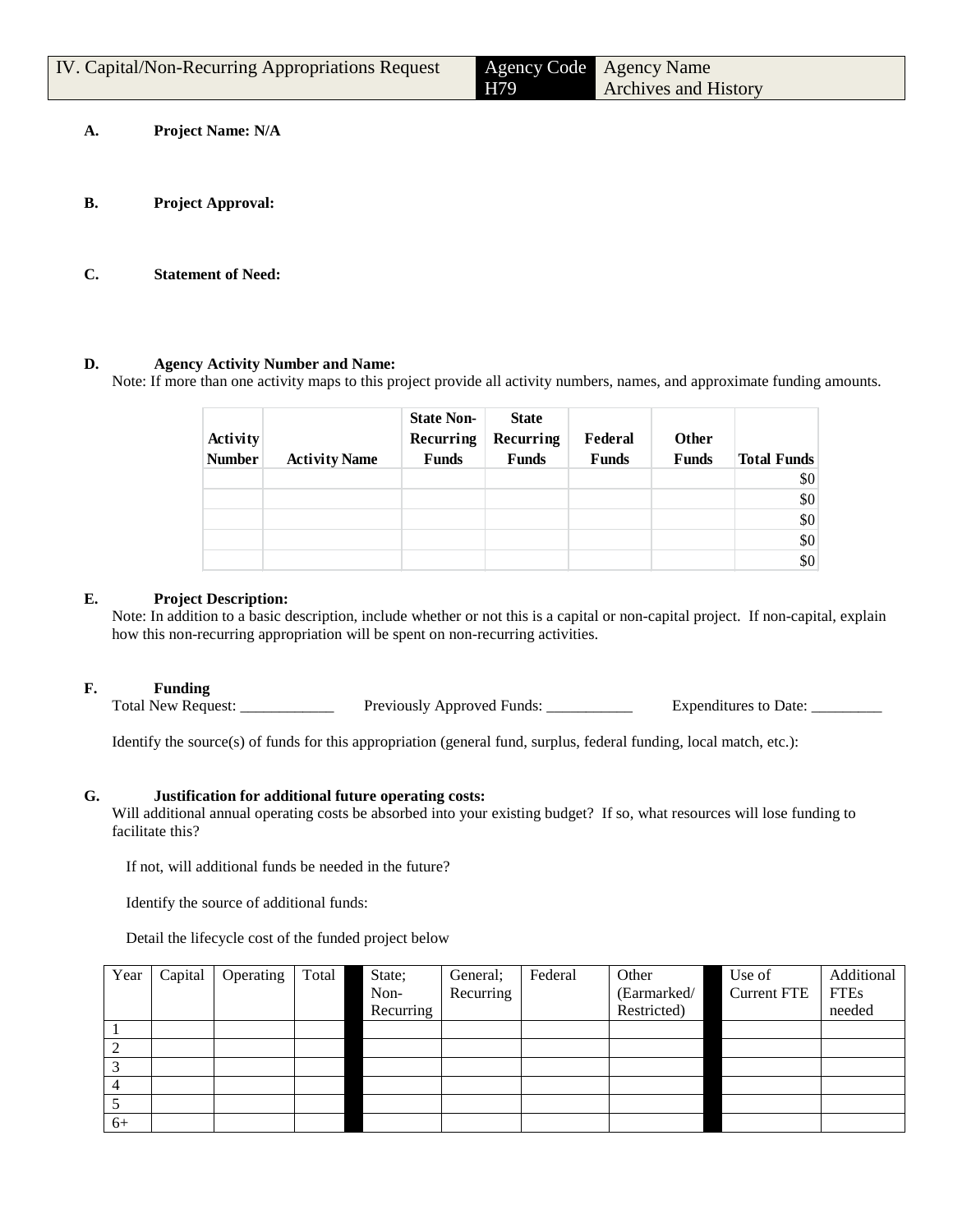## Agency Name Archives and History

## **A. Proviso Number**

Using the renumbered 2012-13 proviso base provided on the OSB website indicate the proviso number *(If new indicate "New #1","New #2", etc.)*:

28.1

## **B. Appropriation**

Related budget category, program, or non-recurring request (*Leave blank if not associated with funding priority)*: Archives and Records Management Historical services Administration

## **C. Agency Interest**

Is this proviso agency-specific, a general proviso that affects the agency, or a proviso from another agency's section that has had consequences? Agency specific

## **D. Action**

*(*Indicate Keep, Amend, Delete, or Add): Keep

## **E. Title**

Descriptive Proviso Title: AH: Use of Proceeds

## **F. Summary**

Summary of Existing or New Proviso:

The proceeds of facilities rentals, gift shop operations, training sessions, sales of publications, reproductions of documents, repair of documents, research fees, handling charges, and the proceeds of sales of National Register of Historic Places certificates and plaques by the Archives Department shall be deposited in a special account in the State Treasury, and may be used by this department to cover the cost of facility operations and maintenance, gift shop inventory, additional training sessions, publication, reproduction expenses, repair expenses, and National Register of Historic Places certificates and plaques, and selected Historic Preservation Grants.

## **G. Explanation of Amendment to/or Deletion of Existing Proviso**

(If request to delete proviso is due to codification, note the section of the Code of Laws where the language has been codified):

- **H. Explanation of how this proviso directs the expenditure or appropriation of funds, and why this direction is necessary** This proviso allows the agency to use generated revenue to cover expenses related to facility operations, training, and associated costs related to mission essential tasks.
- **I. Justification**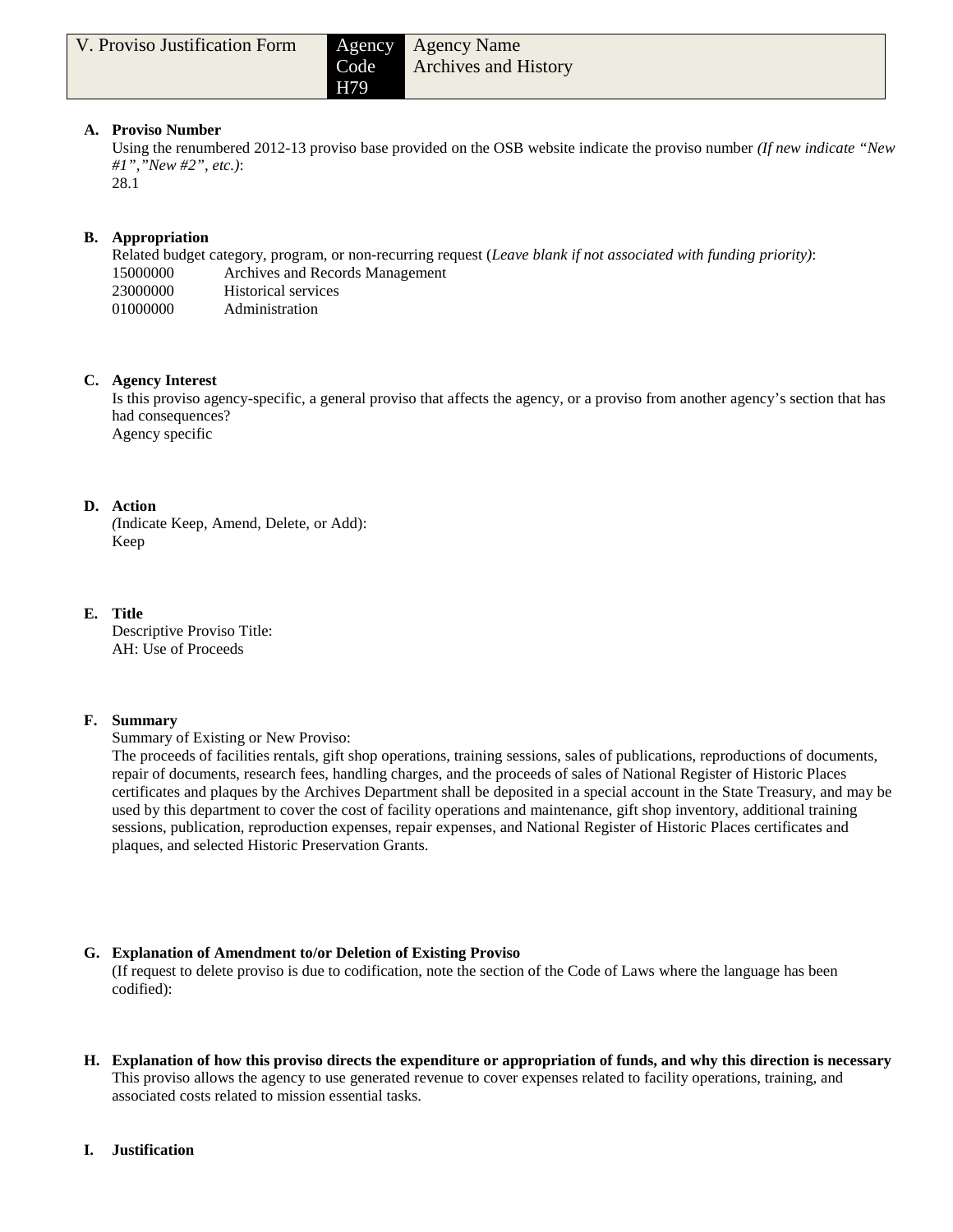Refer to the instructions for the correct question to answer in this space, based on the action you selected

- **J. Fiscal Impact (Include impact on each source of funds – state, federal, and other)** This proviso impacts other funds (generated revenue) estimated at \$140,000. It does not affect state or federal funds.
- **K. Text of New Proviso with Underline or Entire Existing Proviso Text with Strikeover and Underline**

*(INSERT PROVISO FROM FY 2012-13 RENUMBERED PROVISO BASE HERE)*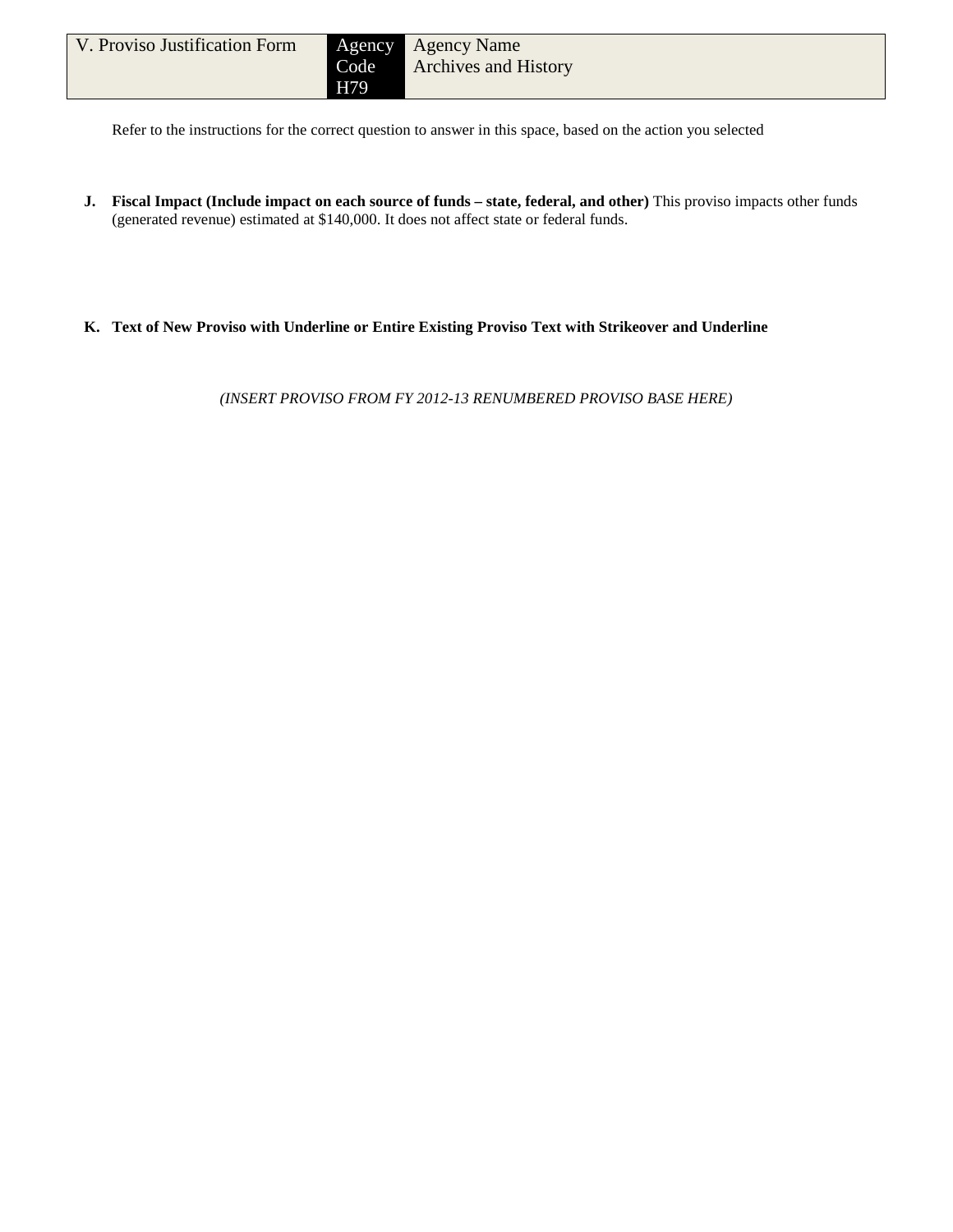## Agency Name Archives and History

## **A. Proviso Number**

Using the renumbered 2012-13 proviso base provided on the OSB website indicate the proviso number *(If new indicate "New #1","New #2", etc.)*:

28.2

## **B. Appropriation**

Related budget category, program, or non-recurring request (*Leave blank if not associated with funding priority)*: 23000000 Historical Services

## **C. Agency Interest**

Is this proviso agency-specific, a general proviso that affects the agency, or a proviso from another agency's section that has had consequences? Agency specific

## **D. Action**

*(*Indicate Keep, Amend, Delete, or Add): Delete

## **E. Title**

Descriptive Proviso Title: AH: Nat'l. Historic Preservation Program

## **F. Summary**

Summary of Existing or New Proviso:

The funds earned from the United States Department of Interior by the South Carolina Department of Archives and History for administering the National Historic Preservation Program in this State, with the exception of the appropriate amount of indirect cost reimbursement to the general fund, must be deposited in a special account in the State Treasury, to be used by this department for a Historic Preservation Grants program that will assist historic properties throughout South Carolina.

## **G. Explanation of Amendment to/or Deletion of Existing Proviso**

(If request to delete proviso is due to codification, note the section of the Code of Laws where the language has been codified): This proviso should be deleted, because the agency no longer uses the state grant fund that was integral to this proviso.

**H. Explanation of how this proviso directs the expenditure or appropriation of funds, and why this direction is necessary** This proviso no longer affects the expenditure or appropriation of agency funds.

## **I. Justification**

Refer to the instructions for the correct question to answer in this space, based on the action you selected:

The National Park Service at the Department of the Interior awards an annual allocation from the Historic Preservation Fund to the Department of Archives and History to assist in administering the state's Historic Preservation Program under the National Historic Preservation Act. When this proviso was first used in 1986-87, SCDAH used state appropriations to administer the Historic Preservation Program in the state. By expending state funds to administer the program, the Department earned a reimbursement of 60% of those funds from Historic Preservation Fund. The proviso directed this reimbursement go into a special account to be used for Historic Preservation grants in the state. Because of cuts in state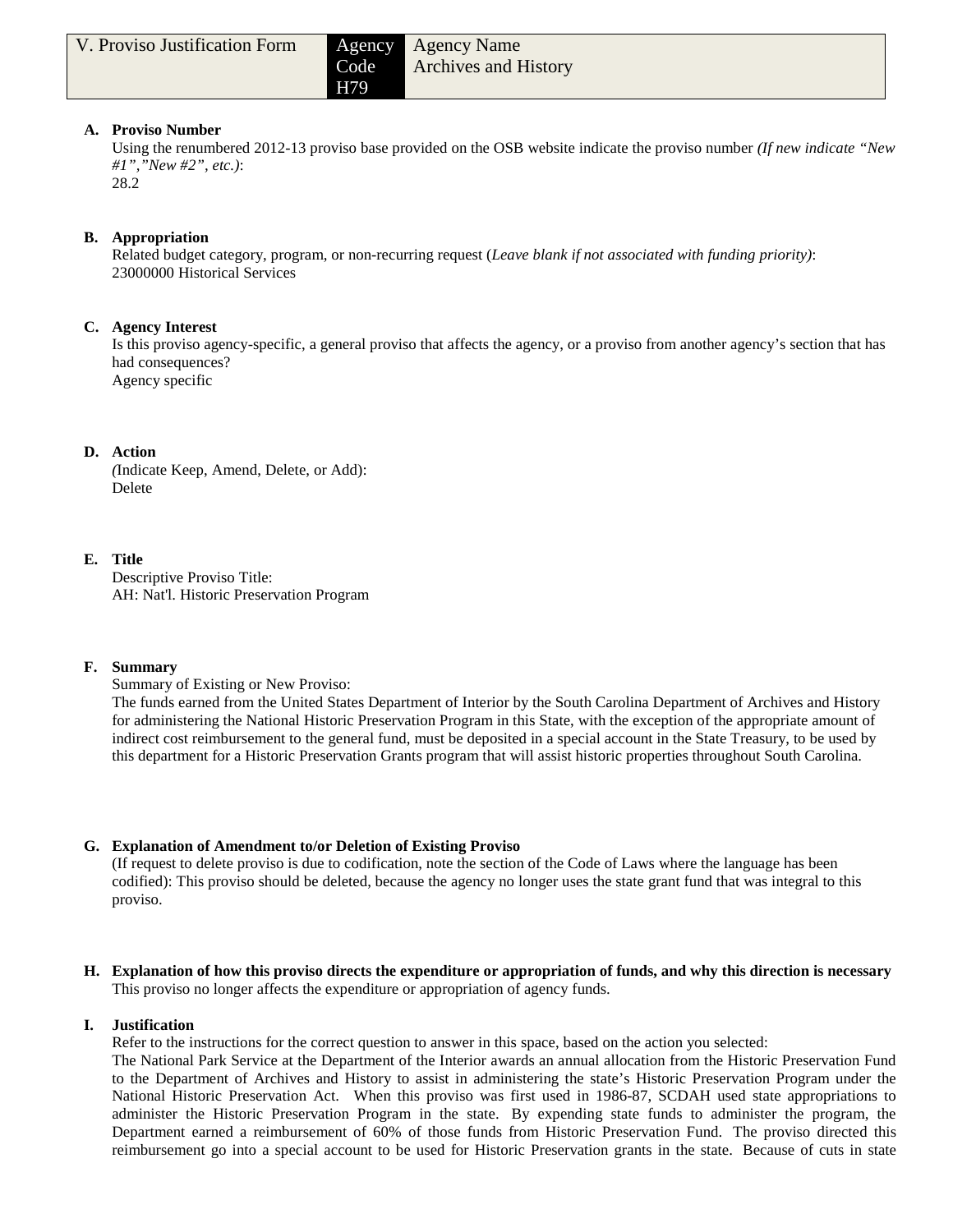appropriations over the years, SCDAH no longer uses state funds to administer the Historic Preservation program. SCDAH pays for the Historic Preservation Program expenses directly from the federal Historic Preservation Fund allocation. Therefore, because SCDAH is not spending state funds to administer the Historic Preservation Program, it no longer earns a reimbursement from the Department of the Interior and this proviso is no longer needed.

- **J. Fiscal Impact (Include impact on each source of funds – state, federal, and other)** This proviso no longer has a fiscal impact on state, federal, or other funds.
- **K. Text of New Proviso with Underline or Entire Existing Proviso Text with Strikeover and Underline**

*(INSERT PROVISO FROM FY 2012-13 RENUMBERED PROVISO BASE HERE)*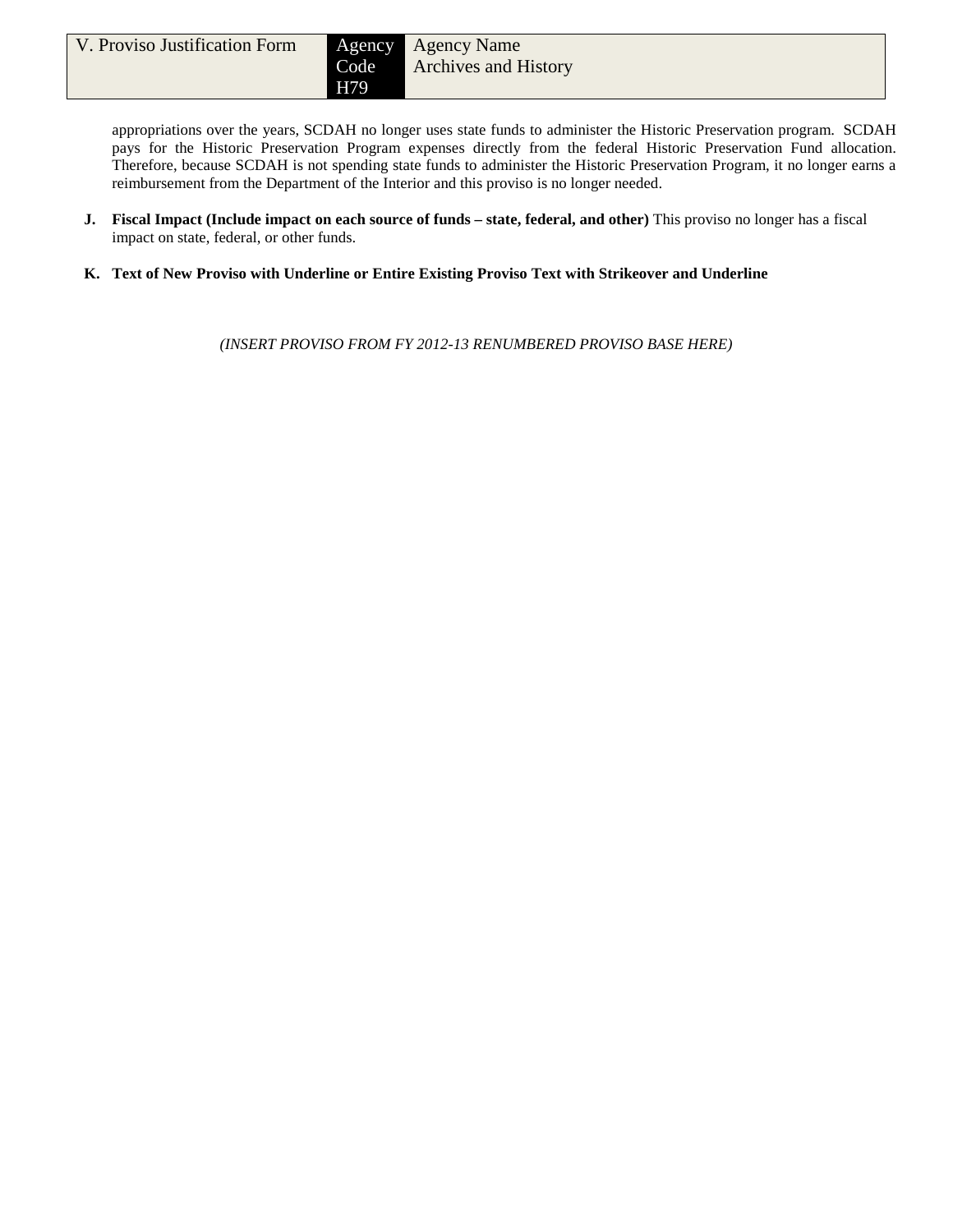|                        | FY 2012-13 Agency Budget Request        | <b>Agency</b><br>Code |          |                          | <b>Agency Name</b>                                                                                                           |
|------------------------|-----------------------------------------|-----------------------|----------|--------------------------|------------------------------------------------------------------------------------------------------------------------------|
|                        | <b>Federal Aid Justification</b>        |                       |          |                          | 45-11-31947                                                                                                                  |
| Summary                |                                         |                       |          |                          |                                                                                                                              |
| Award Title            | <b>Historic Preservation Fund Grant</b> |                       |          |                          |                                                                                                                              |
| CFDA Number/Title      | (XX.XXX) Other CFDA                     |                       |          | If "Other", identify:    | 15.904 (Historic Preservation Fund)                                                                                          |
| Award Number (Federal) | 45-11-31947                             | Start Date            | 10/01/10 | <b>Federal Agency</b>    | Department of the Interior (14)                                                                                              |
| Award Number (State)   |                                         | End Date              | 09/30/12 | <b>Federal Subagency</b> | National Park Service. (1443)                                                                                                |
| Award Period           | Other                                   |                       |          | If "Other", explain:     | Part of Annual Allocation to States. Grants are for 2 years. Second year of grant<br>overlaps with first year of next grant. |

**Financial**

| <b>Total Award Amount</b>                                                                                            | 752,638.00                                                                 |                     | Amount Available in FY 2012-13                                        | \$94,080.00 (estimated amount remaining in Federal FY11 grant for period 7/1/12-<br>9/30/12; amount of Federal FY12 grant is not known at this time).                                                                                                                                |
|----------------------------------------------------------------------------------------------------------------------|----------------------------------------------------------------------------|---------------------|-----------------------------------------------------------------------|--------------------------------------------------------------------------------------------------------------------------------------------------------------------------------------------------------------------------------------------------------------------------------------|
| State Match Required?                                                                                                | <b>Yes</b>                                                                 |                     | If "Yes", describe, and provide SAP Fund Number(s) of funding sources | 40%                                                                                                                                                                                                                                                                                  |
| Local Match Required?                                                                                                | <b>No</b>                                                                  | If "Yes", describe  |                                                                       | 1001 ADMINISTRATIVE SERVICES                                                                                                                                                                                                                                                         |
| <b>Assistance Type</b>                                                                                               |                                                                            | If "Other", explain |                                                                       |                                                                                                                                                                                                                                                                                      |
|                                                                                                                      | Is administrative and/or indirect cost recovery permitted? If so, explain: |                     | total grant award (Federal plus nonfederal share).                    | Yes. Per Special Condition #9 of the annual Historic Preservation Fund grant award, administrative costs charged to the grant may not exceed 25% of the                                                                                                                              |
| Will funds be passed-through to other entities? If so, what types of entities,<br>and how will funds be distributed? |                                                                            |                     |                                                                       | Yes. Some funds will be passed through to local governments and non-profit organizations via a competitive application process to projects meeting<br>state preservation plan priorities. Most sub-grants are paid out as reimbursements for up to 50% of an approved dollar amount. |